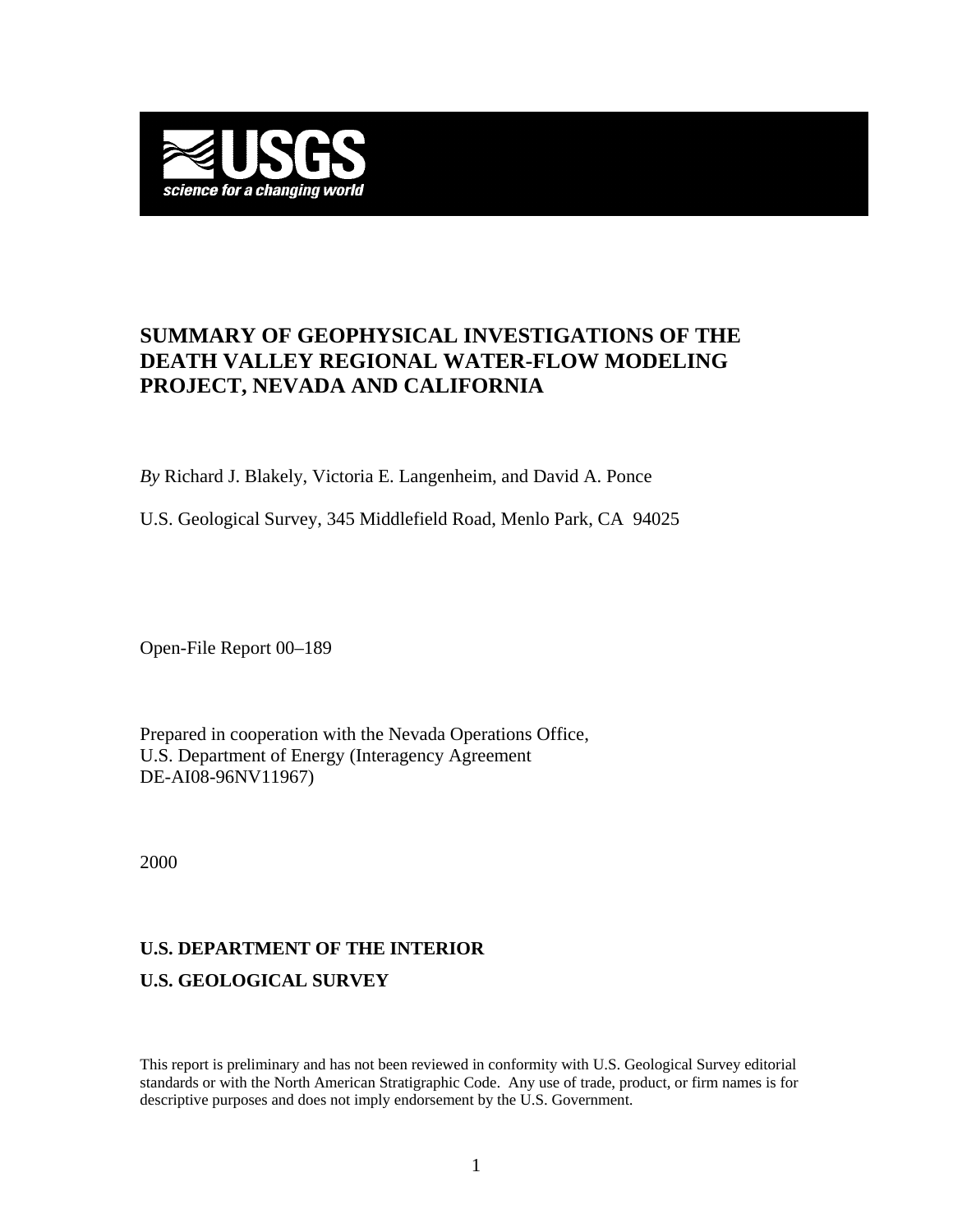## **ABSTRACT**

This report summarizes geophysical investigations in the Amargosa Desert and surrounding areas conducted between 1997 and 2000 in support of the Death Valley Regional Water-Flow Modeling Project of the U.S. Geological Survey. These investigations used both gravity and aeromagnetic data to develop a regional-scale tectonic and lithologic model for the near-surface. Gravity data were inverted in order to estimate the depth to pre-Cenozoic basement throughout the study area. This basement surface is interpreted to be the contact between pre-Cenozoic carbonate rocks and overlying alluvium, an important component of water-flow models. Gravity data also were used to identify locations where basement rocks are anomalously dense, possibly indicating areas resistant to water flow. A new aeromagnetic survey of the central part of the study area was used to map concealed faults and areas underlain by volcanic rocks.

## **INTRODUCTION**

The study area, hereafter referred to as the "halo region", covers approximately  $45,500 \text{ km}^2$  (17,500 mi<sup>2</sup>) straddling the California-Nevada state line [\(fig. 1\).](http://geopubs.wr.usgs.gov/open-file/of00-189/fig1.pdf) The halo region includes all of the Nevada Test Site, most of Death Valley National Park, and the towns of Beatty, Amargosa Valley, Furnace Creek, Death Valley Junction, Pahrump, and Shoshone.

The diverse physical properties of lithologies that underlie this region are well suited to gravity and magnetic investigations. The contrast in density between pre-Cenozoic basement and overlying unconsolidated alluvium, for example, produces a distinctive pattern of gravity anomalies that can be used to predict the depth of pre-Cenozoic basement in three dimensions. In most parts of the study area, this surface corresponds to the top of the carbonate aquifer, an important element of the hydrologic framework. Aeromagnetic anomalies, on the other hand, reflect the presence of magnetic rocks in the subsurface. Volcanic flows and deposits, some plutonic rocks, and some Precambrian crystalline rocks are typically more magnetic than pre-Cenozoic carbonate rocks and young alluvial deposits, and thus aeromagnetic anomalies can be used to map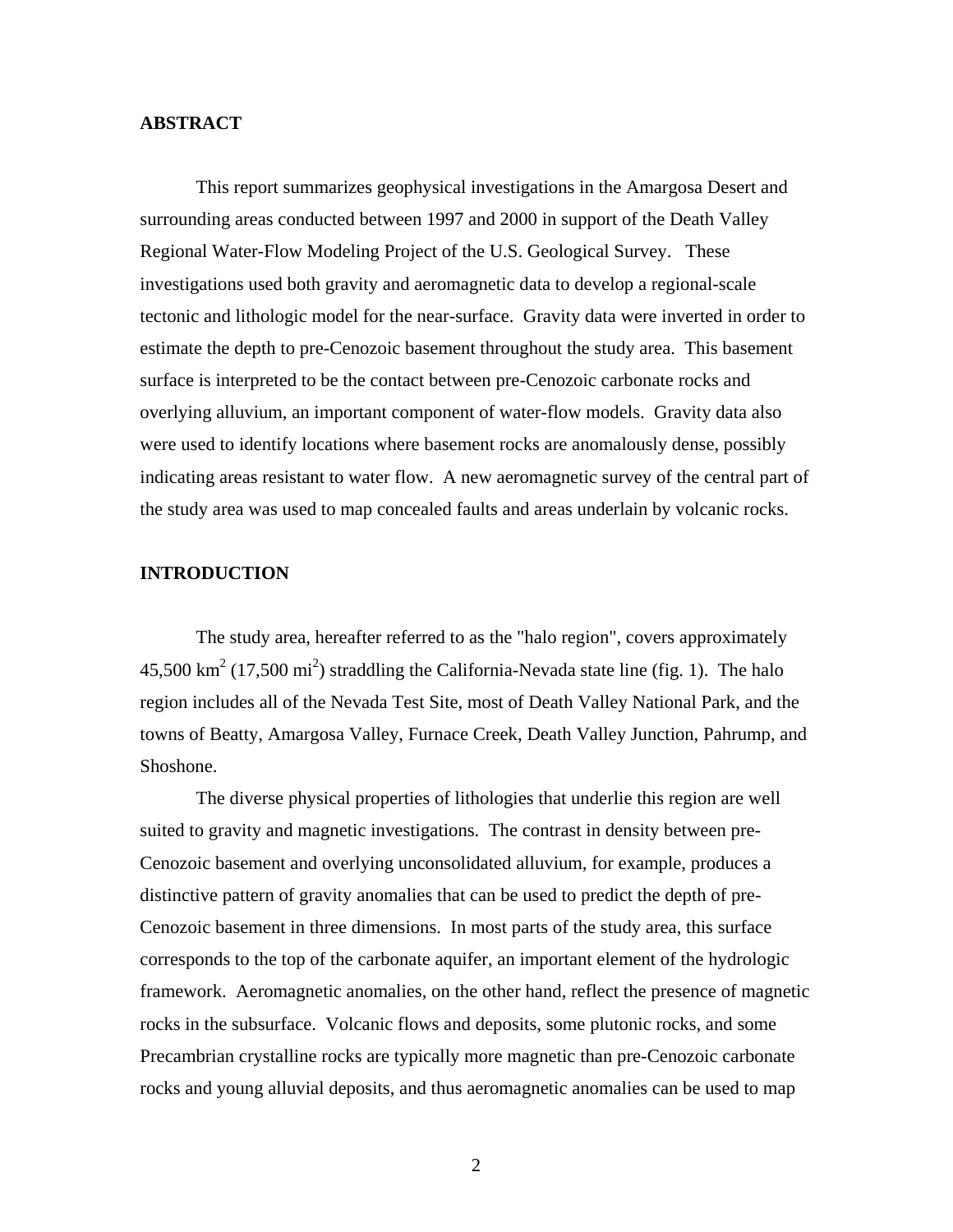contacts between these lithologic units. In addition, faults that offset magnetic lithologies often produce small magnetic anomalies, useful for identifying and mapping faults otherwise concealed beneath young deposits.

## **GEOLOGIC SETTING**

The halo region falls within the southern Basin and Range geologic province and encompasses a large area of diverse geology [\(fig. 2\).](http://geopubs.wr.usgs.gov/open-file/of00-189/fig2.pdf) The topographic landscape of the area, characterized by vast alluvium-filled basins, rugged mountain ranges, and volcanic edifices, is the result of its long-extensional and erosional history, but the manner in which extension was accommodated is still a matter of discussion. Wright and Troxel (1973) viewed the opening of Death Valley and surrounding basins as occurring along normal faults that terminate at relatively shallow depth (1.5 to 9 km) against gently dipping detachment surfaces. In their view, total horizontal translation of mountain ranges was relatively small. Others (Stewart, 1983; Hamilton, 1988; Wernicke and others, 1988; Holm and Wernicke, 1990) have proposed more dramatic crustal translations along one or more regionally continuous detachment surfaces. Stewart (1983), for example, proposed that the Panamint Range block was initially atop the Black Mountains, both packages abutting the Nopah and Resting Spring Ranges to the east. Beginning in late Cenozoic time, the Panamint Range became detached from the underlying Black Mountains, and both ranges were transported northwestward along one or more regionally continuous detachment surfaces to their present position.

Northwest-striking, right-lateral strike-slip faults also were important in late-stage opening of the largest basins of the Death Valley extended terrane. Central Death Valley, for example, probably formed as a pull-apart basin accomodating strain between the Furnace Creek and Death Valley fault zones (e.g., Burchfiel and Steward, 1966). Similarly, Pahrump Valley and the Amargosa Desert may have opened between rightstepping offsets of the State Line fault zone (Wright, 1988). Recent seismicity indicates that these faults remain active today.

Many of the mountain ranges, including the Funeral Mountains, Black Mountains, Resting Spring Range, Nopah Range, and Spring Mountains, are underlain by Paleozoic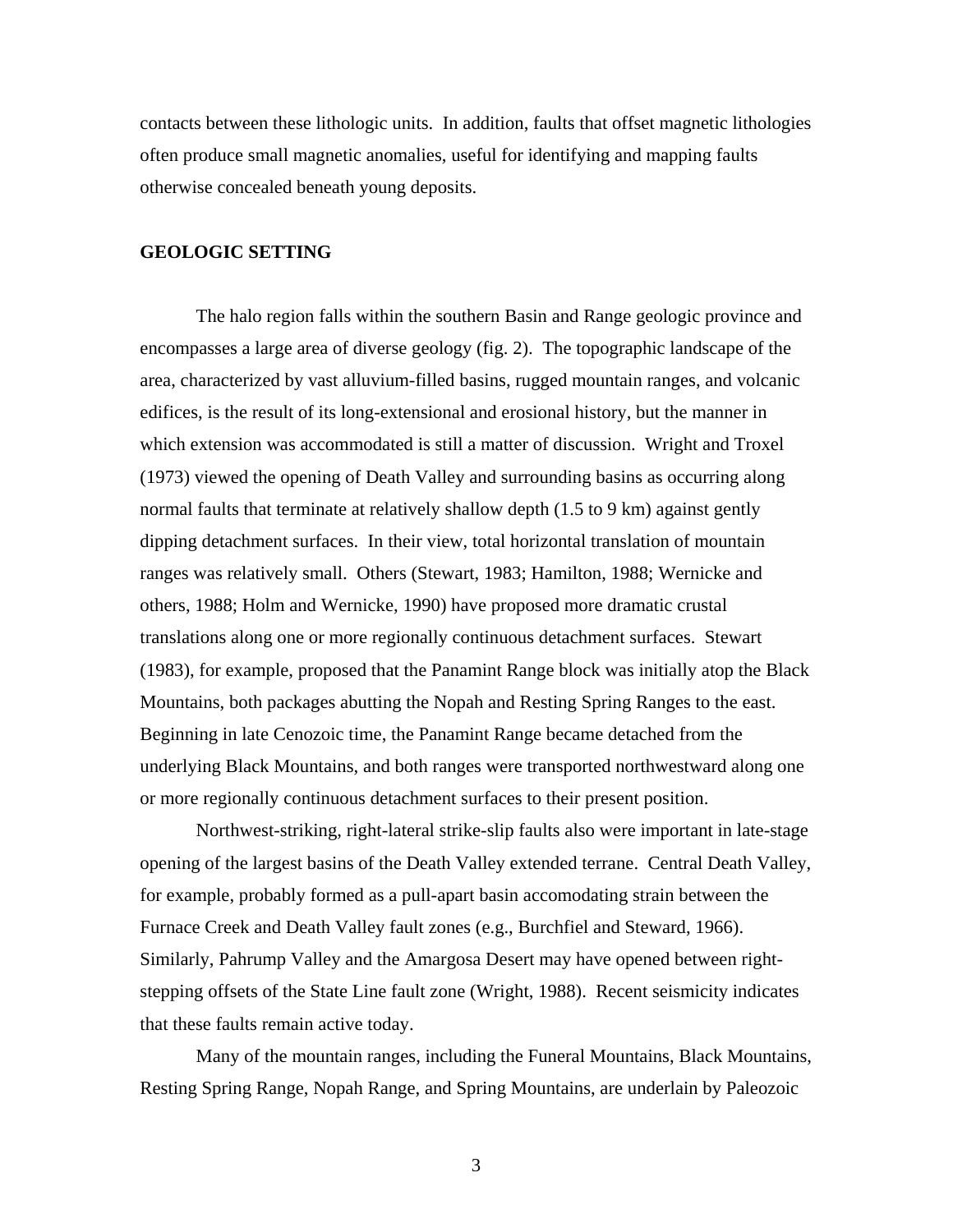and older carbonate (limestone and dolomite) and crystalline rocks. Carbonate rocks are believed to be an important aquifer in this part of the Basin and Range (Winograd and Thordarson, 1975; Dettinger, 1989; Laczniak and others, 1996; McKee, 1997), and knowing how these rocks are distributed in the subsurface is important to a full understanding of the hydrologic framework.

Relatively young sedimentary deposits blanket most of the study area, filling vast valleys and basins, such as the Amargosa Desert, Death Valley, and Pahrump Valley [\(fig.](http://geopubs.wr.usgs.gov/open-file/of00-189/fig2.pdf)  [2\).](http://geopubs.wr.usgs.gov/open-file/of00-189/fig2.pdf) These deposits consist of non-marine sedimentary and volcanic rocks, generally Oligocene and younger in age. They include fluvial conglomerate, sandstone, siltstone, lacustrine claystone and limestone, volcanic ash deposits of various kinds, and local lava flows.

Tertiary volcanism was also an important part of the extensional history of the Amargosa Desert region, especially in the formation of large collapse calderas. Thick Tertiary volcanic sections of the southwest Nevada volcanic field are located in the northern part of the halo region. Volcanic rocks and deposits of Brown Peak and the Greenwater Range are located in the southwestern part of the halo region, within Death Valley National Par[k \(fig. 1\).](http://geopubs.wr.usgs.gov/open-file/of00-189/fig1.pdf) 

## **DATA AVAILABILITY**

Digital versions of the gravity data, the inverse model derived from the gravity data, and the aeromagnetic survey can be downloaded from two anonymous FTP (File Transfer Protocol) sites. Gravity data [\(plate 1\) a](http://geopubs.wr.usgs.gov/open-file/of00-189/plate1.pdf)nd the thickness of Cenozoic deposits [\(plate 2\) a](http://geopubs.wr.usgs.gov/open-file/of00-189/plate2.pdf)re available in grid format at

ftp://geopubs.wr.usgs.gov/pub/open-file/00-189/data,

where the following ASCII files can be found:

halogravity.gxf.gz—projected grid of isostatic residual gravity anomalies, halothickness.gxf.gz—projected grid of Cenozoic thickness, and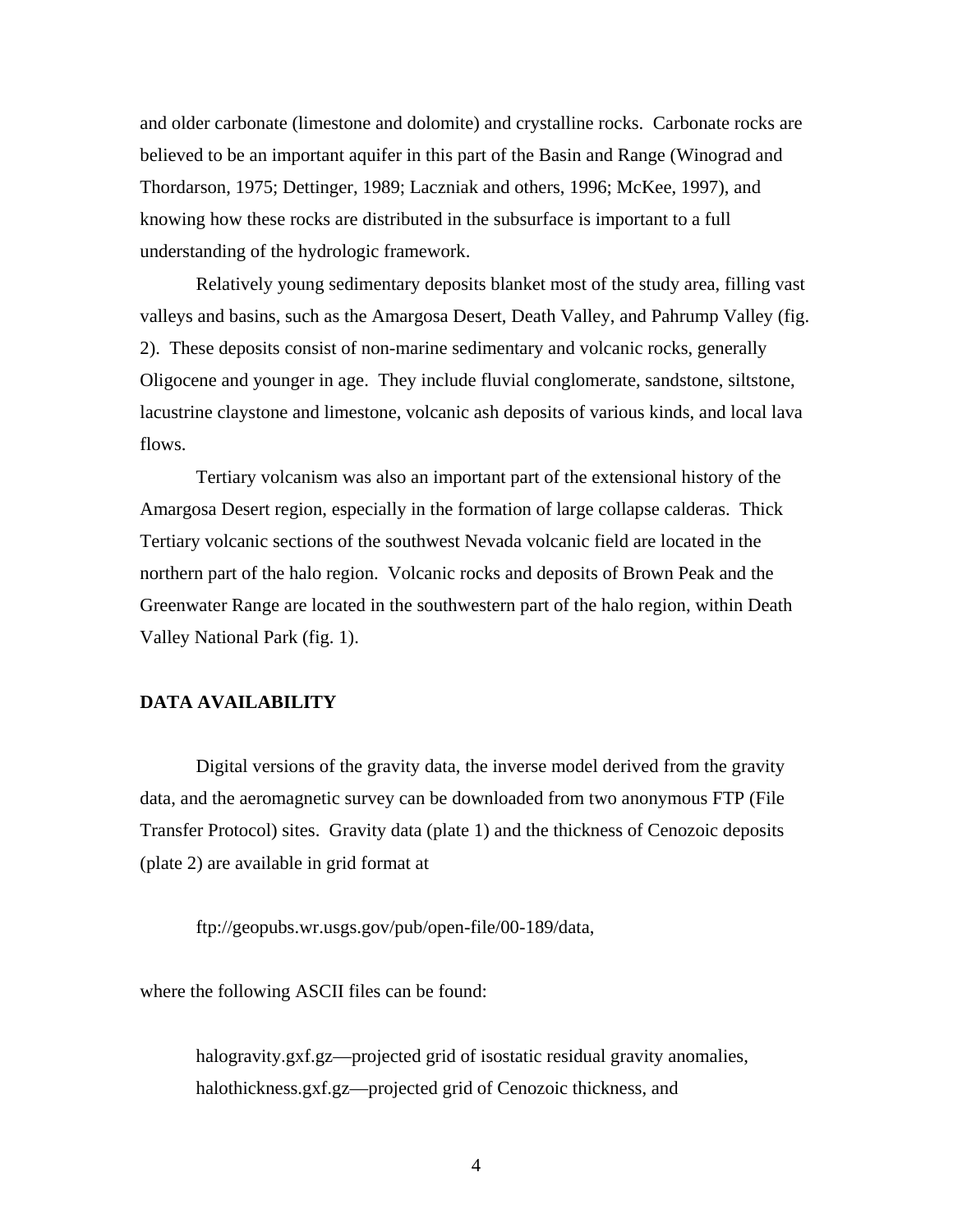halo.info—a detailed description of the gravity and thickness grids.

In addition, the aeromagnetic survey of the Amargosa Desert region is available in two digital formats at

ftp://geopubs.wr.usgs.gov/pub/open-file/00-188/data

(Blakely and others, 2000). The following ASCII files are available:

amargosa.xyz.gz—discrete point measurements along flight lines, amargosa.gxf.gz—projected grid of total-field anomaly values, and amargosa.info—a detailed description of the data.

Point measurements of the aeromagnetic survey (amargosa.xyz.gz) include latitude, longitude, altitude (based on radar altimetry), total-field magnetic anomaly, and various other items. The digital grids (halogravity.gxf.gz, halothick.gxf.gz, and amargosa.gxf.gz) were computed by transforming point data to Universal Transverse Mercator projection, then using a minimum-curvature algorithm to interpolate values to rectangular grid intersections. The gridded data are in Geosoft Grid Exchange Format (GXF), a standard ASCII format for exchanging gridded data among different software systems. GXF is described more fully in the informational files located in the anonymous FTP directories named above. To speed file transfers, the data files have additionally been compressed into the public-domain "gzip" format (as indicated by the suffix .gz). Gzip format is commonly used on PC DOS, PC Windows, Macintosh, and Unix platforms. It too is described more fully in the informational file located in the anonymous FTP directory.

## **GRAVITY ANALYSIS**

As part of this project, 1,600 new gravity stations were established throughout the halo region using global positioning systems (GPS) or laser total stations to determine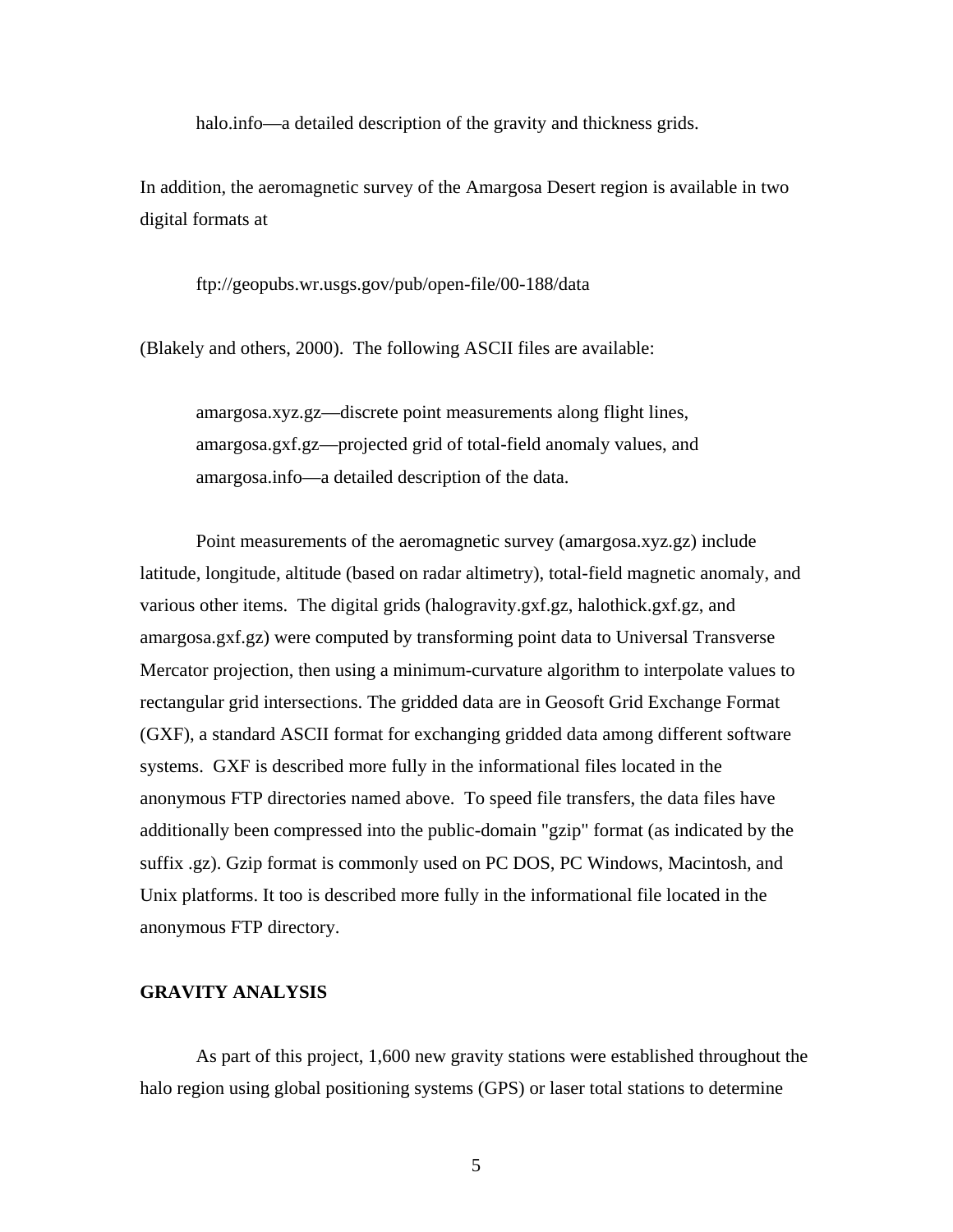position and elevation. About 900 of these were collected by the Geophysical Unit, U.S. Geological Survey, Menlo Park, California, the remainder through contract to MWH Geo-Surveys, Inc., Reno, Nevada. Morin and others (1999) provide a description of field techniques. These new data were combined with other publicly available gravity data, and this combined database was used in the subsequent analysis.

The gravitational attraction at any point depends on many factors, including the latitude and elevation of the measurement, earth tides, terrain, deep masses that isostatically support the terrain, and variations in density within the earth's crust and upper mantle. The last of these quantities is of primary interest in geologic investigations and can be obtained by calculating all other quantities and subtracting them from each measurement. The resulting field is termed the isostatic residual gravity anomaly [\(fig. 3,](http://geopubs.wr.usgs.gov/open-file/of00-189/fig3.pdf)  [plate 1\)](http://geopubs.wr.usgs.gov/open-file/of00-189/plate1.pdf) and reflects, to first order, density variations within the middle and upper crust (Simpson and others, 1986).

In the Basin and Range geologic province, isostatic residual gravity anomalies are dominated by the sharp contrast in density between high-density (typically  $>2650$  kg m<sup>-3</sup>) Paleozoic and older rocks exposed in the ranges and low-density (typically  $\langle 2450 \text{ kg m}^3 \rangle$ ) unconsolidated to weakly lithified alluvium and volcanic deposits that fill the basins. Thus, the overall pattern of isostatic residual gravity anomalies mimics basin-and-range topography [\(fig. 3](http://geopubs.wr.usgs.gov/open-file/of00-189/fig3.pdf), [plate 1\).](http://geopubs.wr.usgs.gov/open-file/of00-189/plate1.pdf) A major exception to this pattern is the southwest Nevada volcanic field [\(fig. 3,](http://geopubs.wr.usgs.gov/open-file/of00-189/fig3.pdf) labels SC and TM and surrounding area), where a broad gravity low reflects thick sequences of welded tuff in a group of collapse calderas.

A method developed by Jachens and Moring (1990), modified by Chuchel and Jachens (written commun., 1999), capitalizes on this property in order to separate the gravitational effects of basins and ranges. Their method strives to separate observed gravity into two components: that produced by pre-Cenozoic basement and that produced by overlying basin-filling deposits. The latter component is directly inverted in order to provide the thickness of deposits. The density of basement rocks is allowed to vary horizontally, whereas the density of basin-filling deposits is forced to increase with depth according to specified density-depth relationship[s \(table 1\).](#page-20-0) For sedimentary deposits, we used the density-depth profile of Jachens and Moring (1990), generalized from available well information throughouth the Basin and Range province. For volcanic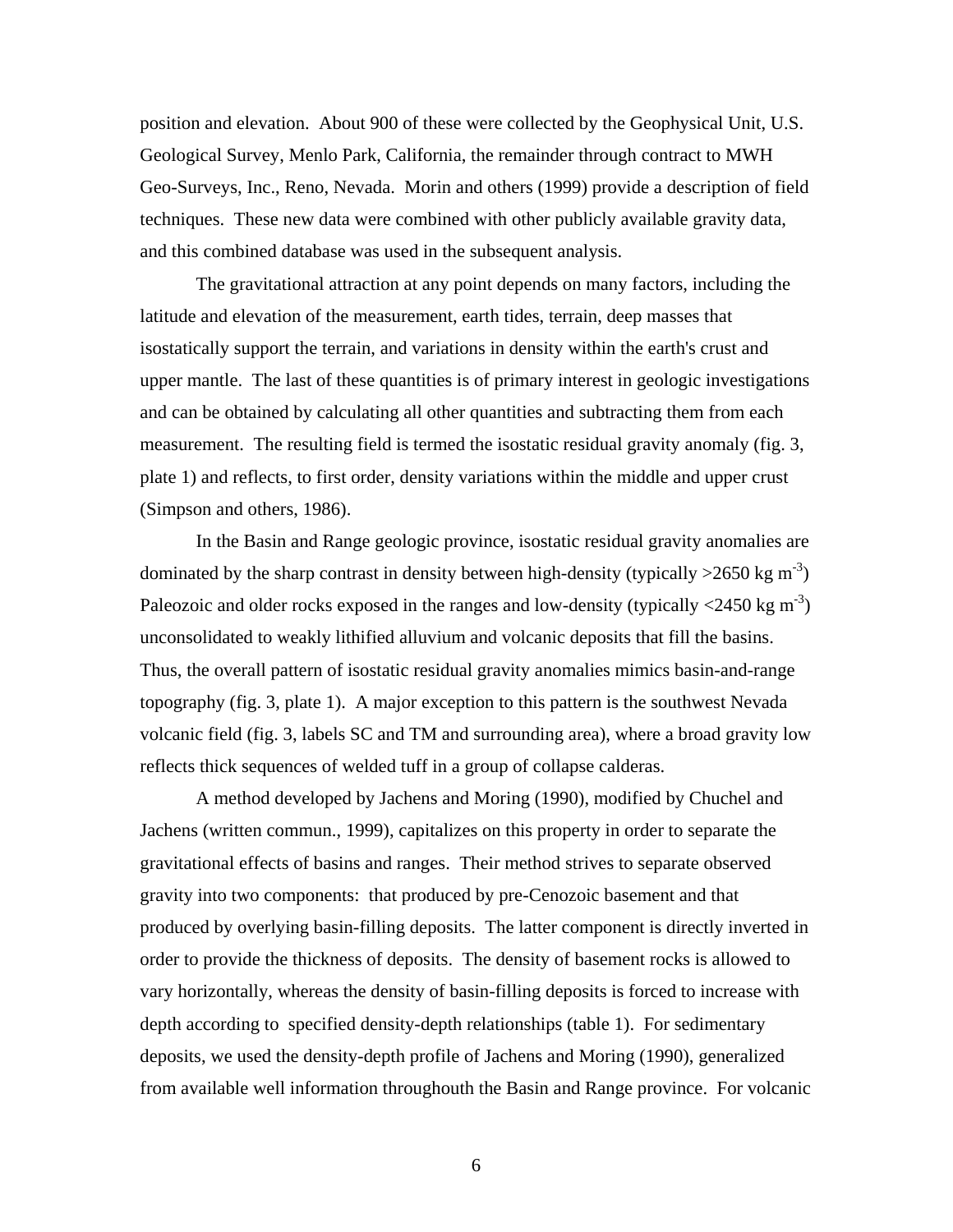deposits above 1200 m depth, we used the density-depth profile developed by Hildenbrand and others (1999), based on detailed gravity studies of Pahute Mesa and Oasis Valley, Nevada. Volcanic deposits deeper than 1200 m were assigned the same density contrast as sedimentary deposits at that same dept[h \(table 1\).](#page-20-0) 

The calculation is constrained in places where the depth to pre-Cenozoic basement is known from independent measurements. This information comes from a variety of sources, including digital geology, hydrocarbon-exploration wells (Grow and others, 1994), Department of Energy drill-holes (Ward Hawkins, written commun., 1998), drill logs for water wells from the State of Nevada, an east-west seismic reflection profile north of Devils Hole (Brocher and others, 1993), two seismic reflection profiles in the Crater Flat region (Brocher and others, 1998), and the National Water Information System (G.M. O'Brien, written commun., 1999).

The gravity inversion results in two products, illustrated i[n figures 4](http://geopubs.wr.usgs.gov/open-file/of00-189/fig4.pdf) an[d 5 an](http://geopubs.wr.usgs.gov/open-file/of00-189/fig5.pdf)d [plate 2, r](http://geopubs.wr.usgs.gov/open-file/of00-189/plate2.pdf)espectively: the thickness of basin-filling deposits and the gravitational attraction of pre-Cenozoic basement. The first of thes[e \(fig. 4\) c](http://geopubs.wr.usgs.gov/open-file/of00-189/fig4.pdf)an be combined with digital elevation data to produce a three-dimensional view of the basement surface, useful in understanding the three-dimensional shape of sub-basins. This three-dimensional surface is an important constraint in developing a model for ground-water flow because basement, often composed of carbonate or crystalline rocks, and unconsolidated deposits that fill the basins have contrasting hydrologic properties.

The basement gravity fie[ld \(fig. 5\) r](http://geopubs.wr.usgs.gov/open-file/of00-189/fig5.pdf)eflects basement lithology, also important to hydrologic models. Several authors (for example, Hamilton, 1988; Stewart, 1983) have proposed that regional detachment surfaces have accommodated crustal extension in the southern Basin and Range. Rocks of the upper plate, above the detachment surface, are characterized as permeable, brittle, and fractured carbonate rocks (McKee, 1997). Rocks of the lower plate, on the other hand, are highly metamorphosed, ductilely deformed, and could act as impediments to the flow of ground water (McKee, 1997). The detachment surface crops out in the Funeral Range and at Bare Mountain, exposing Proterozoic lower-plate siliceous rocks formerly buried to middle crustal depths (Hamilton, 1988). Large basement gravity anomalie[s \(fig. 5\) o](http://geopubs.wr.usgs.gov/open-file/of00-189/fig5.pdf)ver the Funeral Mountains and Bare Mountain probably reflect lower-plate rocks at shallow depth.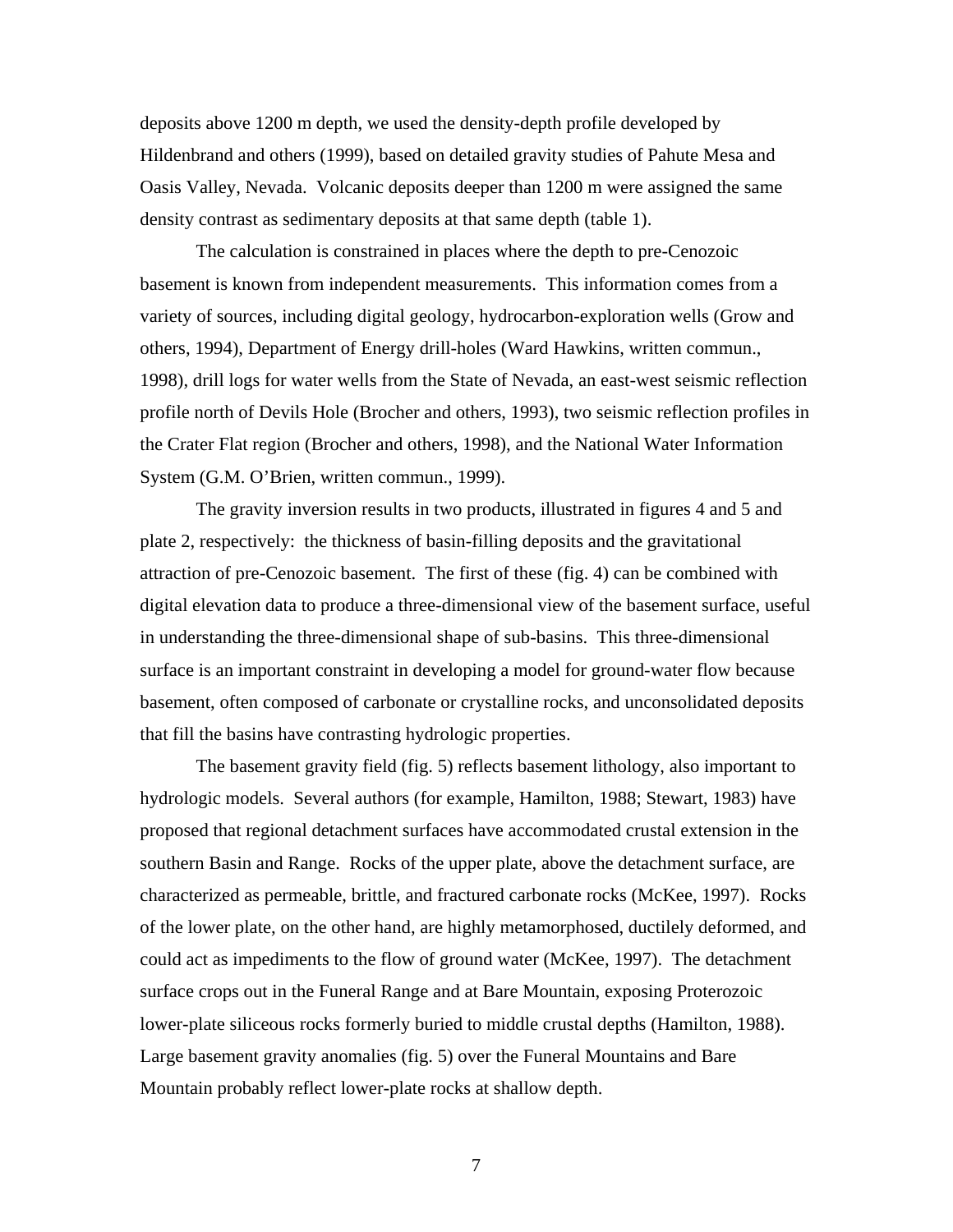The basement surface, calculated by subtracting the thickness of Cenozoic deposi[ts \(fig. 4\) f](http://geopubs.wr.usgs.gov/open-file/of00-189/fig4.pdf)rom topography [\(fig. 1\) a](http://geopubs.wr.usgs.gov/open-file/of00-189/fig1.pdf)nd shown i[n figure 7, s](http://geopubs.wr.usgs.gov/open-file/of00-189/fig7.pdf)hows significant relief. Many of the large valleys of the region, notably central Death Valley, the Amargosa Desert, and Pahrump Valley, are underlain by deep, steep-sided sub-basins, in some cases even deeper than their bounding mountain ranges. This rugged terrain reflects in part the tectonic history of the region and will be addressed in a subsequent section.

It is important to understand the limitations of the gravity inversion and the data on which it is based. This calculation is regional in scope and, as such, is intended to highlight the regional distribution of basins and their relative depths and shapes. In order to accomplish this in a reasonable timeframe, grossly simplifying assumptions are required. Although the shapes and relative depths of basins yielded by this method are generally reliable, the calculated thickness of basin-filling deposits depends critically on the density-depth function used in the calculation. We used single density-depth profiles for sedimentary and volcanic deposits, respectively, each generally representative for this region. But densities do vary horizontally from basin to basin and within individual basins, and this will affect our determinations. Moreover, densities of basin-filling deposits below a few kilometers are poorly understood, and the details of the deeper parts of the basins should be viewed accordingly. Finally, basin depths may be in error because of a lack of understanding of the basement gravity field. For example, a lowdensity pluton directly beneath a basin may be incorrectly interpreted by the calculation as extra accumulations of low-density deposits in the basin. This last problem may be of special concern north of latitude 36°40'N., where volcanic deposits are abundant. Accurate models of specific basins require more detailed gravity modeling, and some examples are described below.

Several recent, site-specific studies in the northern part of the halo region serve as excellent examples of how the same methodology can be used to define detailed threedimensional characteristics of sub-basins. Hildenbrand and others (1999) and Mankinen and others (1999) used geophysical data to characterize structures and lithologies beneath Pahute Mesa and Oasis Valle[y \(fig. 1\) a](http://geopubs.wr.usgs.gov/open-file/of00-189/fig1.pdf)nd found a topographically complex pre-Tertiary basement surface, also seen on [figure 4 an](http://geopubs.wr.usgs.gov/open-file/of00-189/fig4.pdf)[d plate 2.](http://geopubs.wr.usgs.gov/open-file/of00-189/plate2.pdf) Using detailed density information from wells within their study area, they derived a density-depth profile specific to their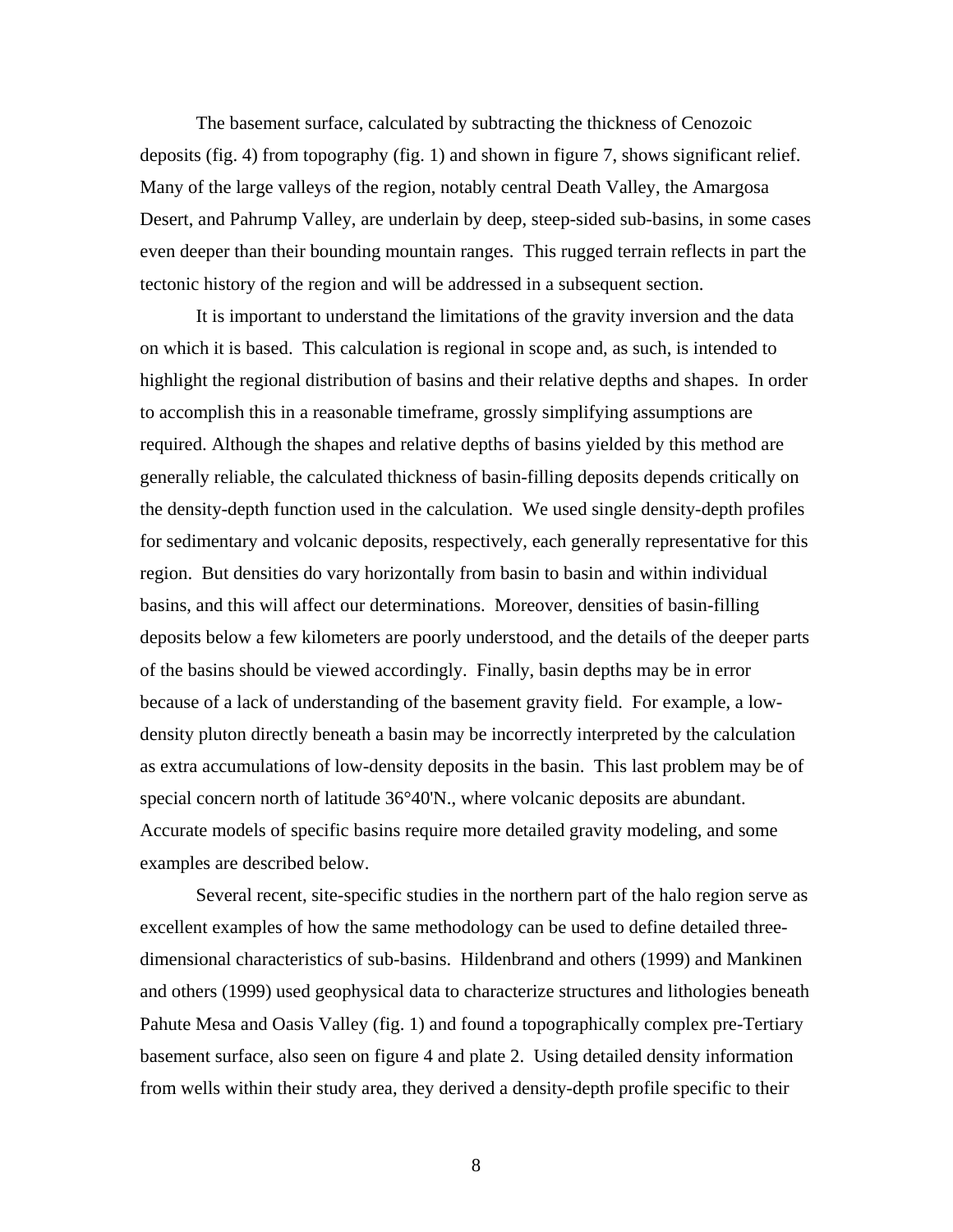area. The resulting gravity inversion (Hildenbrand and others, 1999) predicts that Pahute Mesa is underlain by more than 5 km of Tertiary volcanic deposits, whereas deposits beneath Oasis Valley are less than 1 km thick. They identified a northeast-trending lineation, which they called the Thirsty Canyon lineament, that separates deep, undulating basement to the northwest from a shallow basement surface to the southeast. The structures producing the lineament abruptly truncate four calderas and may reflect a buried fault zone that influenced caldera formation (Hildenbrand and others, 1999).

Phelps and others (1999) used the same methodology to study lithology and structure beneath Yucca Flat [\(fig. 1\). T](http://geopubs.wr.usgs.gov/open-file/of00-189/fig1.pdf)hey had a remarkable database at their disposal, consisting of 992 wells, 7,300 gravity stations located within the basin, and 401 gravity stations on surrounding basement outcrop. Their model shows pre-Tertiary basement approximately 2.5 km below the topographic surface of the valley, somewhat shallower than our determinations for this same region. They also noted undulations of the basement surface, interpreted to be caused by north-striking faults (Phelps and others, 1999).

## **MAGNETIC ANALYSIS**

In order to identify concealed faults and lithologies, we also conducted a highresolution aeromagnetic survey throughout the central part of the halo regio[n \(fig. 1 a](http://geopubs.wr.usgs.gov/open-file/of00-189/fig1.pdf)nd [7\).](http://geopubs.wr.usgs.gov/open-file/of00-189/fig7.pdf) The survey was flown during the summer of 1999 with funding from Nye and Clark Counties, Nevada; Inyo County, California; and the National Park Service. The survey covers an area of approximately 7,700  $km^2$ , extending from Beatty, Nevada, to south of Shoshone, California. The survey was conducted by Sander Geophysics Limited (SGL) under contract to the U.S. Geological Survey. Data acquisition and processing were accomplished under guidelines established by the U.S. Geological Survey over the last several decades. Flight lines were oriented east-west, spaced 400 m apart, and flown at an altitude of 150 m (500 ft) above terrain, or as low as permitted by the Federal Aviation Administration and safety considerations. North-south control lines were spaced 2.3 km (1.4 mi) apart. Total flight distance was 23,333 km (14,502 mi). Base station magnetometers were deployed at Henderson Field (near Las Vegas) and at Beatty; at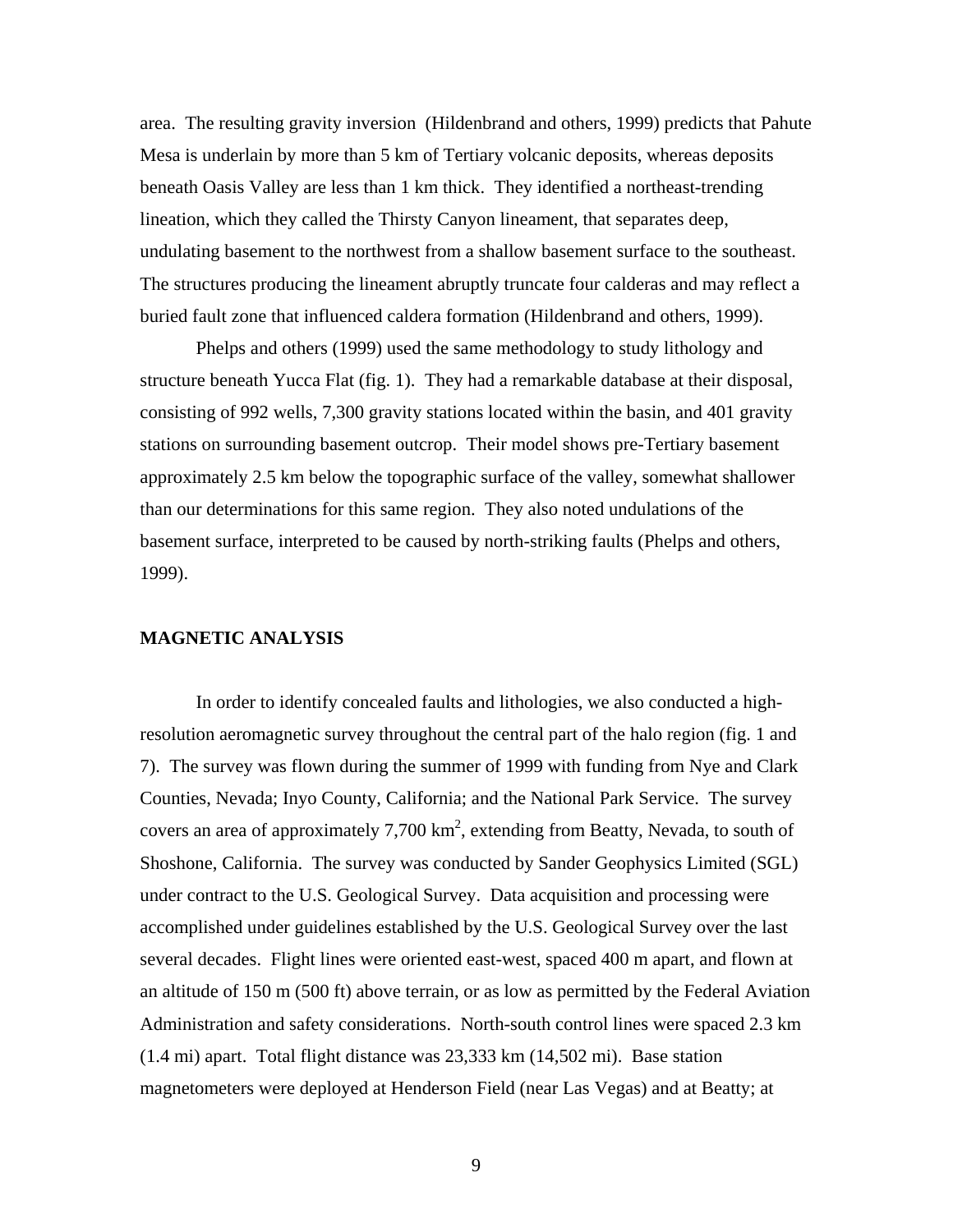least one of these magnetometers was in operation at all times of the survey. Base station magnetometers serve two purposes: they record the normal daily changes of the external magnetic field (diurnal variation), which are subsequently subtracted from the aeromagnetic data, and they track the onset and dissipation of magnetic storms. Airborne operations were interrupted if magnetic storm activity exceeded specified limits.

Volcanic rocks are the most ubiquitous magnetic lithology of this region, causing short-wavelength, high-amplitude magnetic anomalies over volcanic terrane in the Yucca Mountain area and over the Greenwater Range. Volcanic sections typically include ashflow tuffs, lava flows, and other sub-horizontal units with uniform directions of magnetization. Steeply dipping faults that offset these layers often produce small magnetic anomalies, lineated along the offset (for example, Bath and Jahren, 1984; Ponce, 1996).

Most Paleozoic carbonate and siliceous stratified rocks of this region are relatively nonmagnetic. An interesting exception is the argillite member of the Devonian- to Mississippian-aged Eleana Formation exposed in the Calico Hills. Baldwin and Jahren (1982) reported an average bulk magnetization of 3.89 A/m for the argillite member based on samples recovered from a drill hole in the Calico Hills. For comparison, samples of volcanic rocks from the same area (tuff, tuffaceous beds, and rhyolite intrusions) had magnetizations ranging from 0 to 2.6 A/m (Baldwin and Jahren, 1982). See Blakely (1995) for a discussion of magnetic units.

Precambrian rocks in this area sometimes produce distinctive magnetic anomalies. The most prominent magnetic anomaly in Nevada, centered over the Spring Mountains, has been interpreted as being caused by a concealed upwarp of the Precambrian basement (Blank, 1987). Clastic siliceous rocks of the Late Proterozoic and Early Cambrian Wood Canyon Formation exposed at Bare Mountain (Monsen and others, 1992) also have significant magnetizations, and magnetic anomalies over the Black Mountains have been interpreted as being caused by Precambrian basement rocks (Blakely and others, 1999). Why some Precambrian rocks are more magnetic than their younger counterparts is not fully understood. Blakely and others (1999) hypothesized that the magnetic anomaly over the Black Mountains originates from rocks that were once part of deep, relatively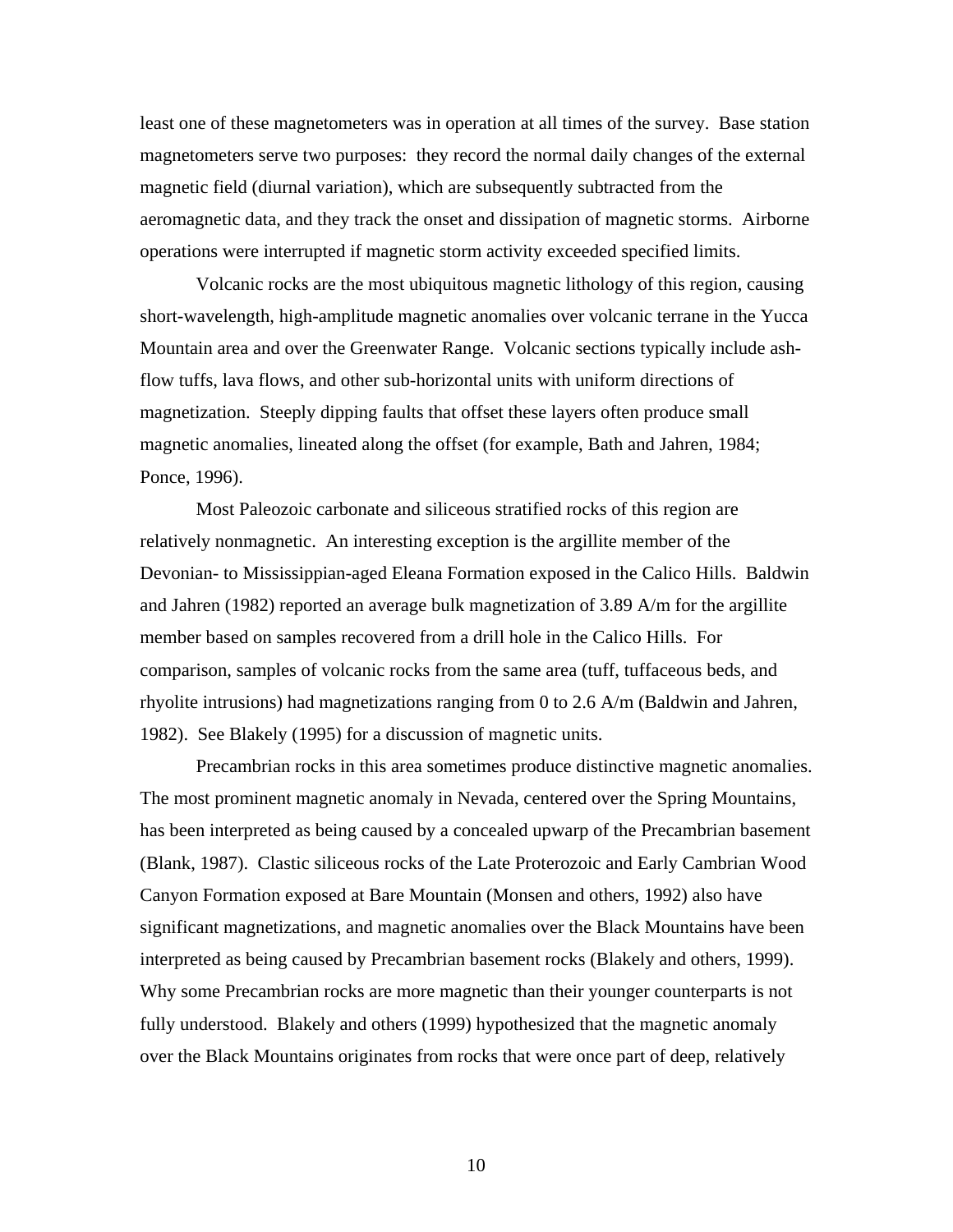mafic crust subsequently brought closer to the surface by denudation and uplift. Similar processes may explain manetic anomalies over other Precambrian rocks of this area.

Most of the study area is covered with relatively nonmagnetic alluvial deposits, and alluvium-filled basins are expected to produce only subdued patterns of magnetic anomalies. Several interesting exceptions occur in the Amargosa Desert and Pahrump Valley and will be discussed subsequently.

Various products were derived from the digital aeromagnetic data to assist in the interpretation. [Figure 8 s](http://geopubs.wr.usgs.gov/open-file/of00-189/fig8.pdf)hows one example: Residual magnetic anomalies were computed by analytically continuing the aeromagnetic map to a slightly higher surface (Blakely, 1995) and subtracting that result from the original data. This method, essentially a discrete vertical derivative, emphasizes anomalies caused by shallow magnetic sources while subduing anomalies caused by deep sources. It is particularly useful in identifying shallow crustal faults.

[Figure 9 s](http://geopubs.wr.usgs.gov/open-file/of00-189/fig9.pdf)hows an interpretation based on the aeromagnetic data. This map-based interpretation emphasizes (1) magnetic lineations that in some cases indicate shallow crustal faults, and (2) magnetic patterns that indicate underlying lithologies. It is based on the original magnetic dat[a \(fig. 7\), as](http://geopubs.wr.usgs.gov/open-file/of00-189/fig7.pdf) well as various products derived from these data (for exampl[e, fig. 8, th](http://geopubs.wr.usgs.gov/open-file/of00-189/fig8.pdf)is report and fig. 7 of Blakely and others (2000)). This interpretation is regional and qualitative in scope and relies heavily on previously published interpretations of aeromagnetic and ground-magnetic data (Ponce, 1984, 1993, 1996; Ponce and Langenheim, 1994; Ponce and others, 1995; Langenheim, 1995; Langenheim and others, 1993; Louie and others, 1998; Connor and others, 2000). Detailed discussion of the interpretation and a description of individual lineations can be found in Blakely and others (2000).

## **DISCUSSION**

[Figure 10 s](http://geopubs.wr.usgs.gov/open-file/of00-189/fig10.pdf)hows an interpretation of major crustal faults in the halo region, based on our gravity inversion. The black dots on this map show locations of steepest topographic slope on the basement surface. These were calculated automatically and without subjectivity by applying the method of Blakely and Simpson (1986) to the data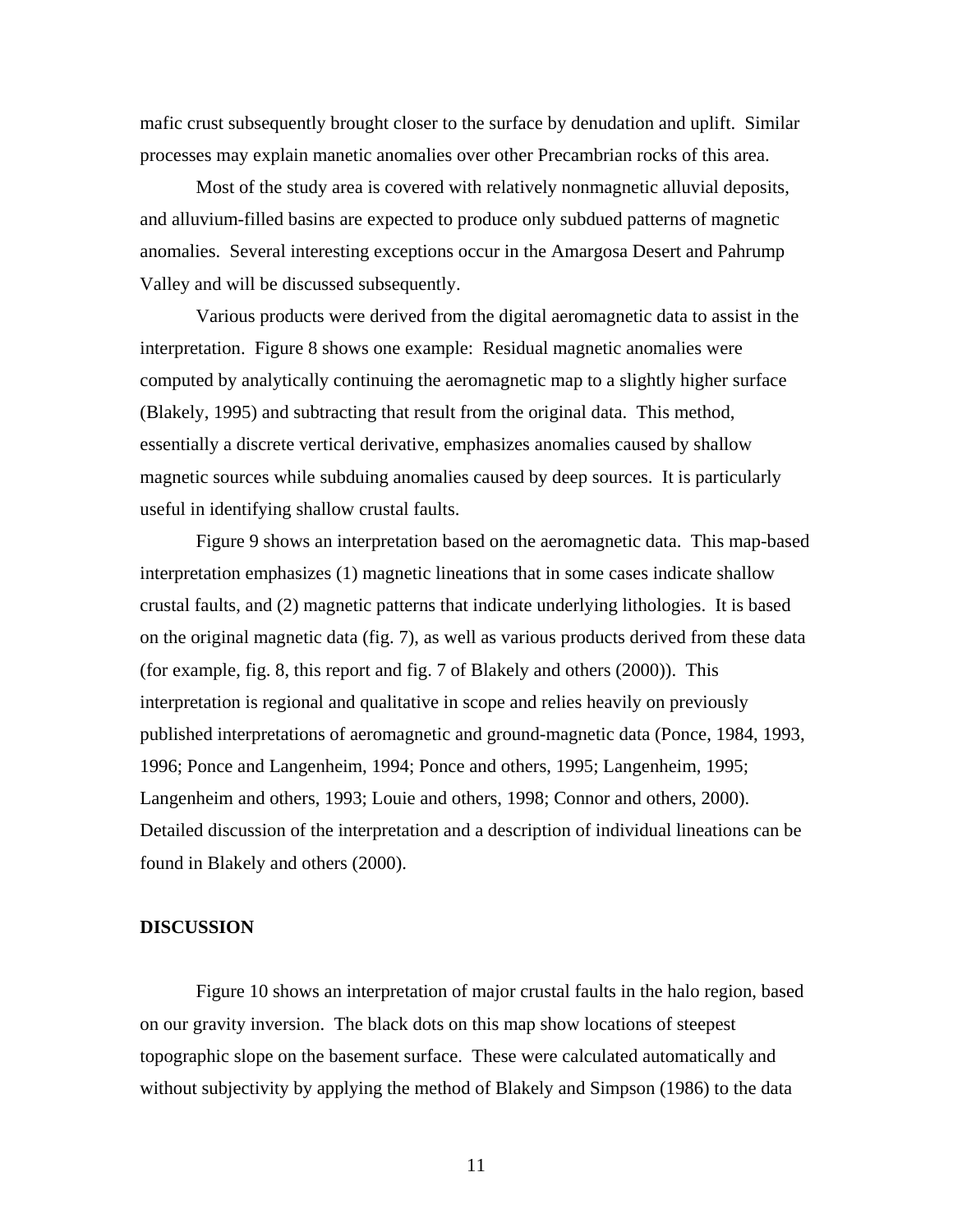shown in [figure 4.](http://geopubs.wr.usgs.gov/open-file/of00-189/fig4.pdf) The orange lines identify alignments of maximum slope corresponding to the major sub-basins shown in [figure 4.](http://geopubs.wr.usgs.gov/open-file/of00-189/fig4.pdf) We interpret these lineations to crudely indicate the location of major range-front and basin-bounding faults. Some of these alignments correspond to mapped basin-bounding faults, perhaps best represented by the east and west margins of central Death Valley [\(fig. 10, l](http://geopubs.wr.usgs.gov/open-file/of00-189/fig10.pdf)abel DV). Others are aligned along, strike-slip fault zones, notably along the Furnace Creek [\(fig. 10,](http://geopubs.wr.usgs.gov/open-file/of00-189/fig10.pdf) label F) and Death Valley fault zones [\(fig. 10, label D\).](http://geopubs.wr.usgs.gov/open-file/of00-189/fig10.pdf)

South of the southwest Nevada volcanic field, these alignments have dominantly northwest-southeast and north-south strikes, reflecting the regional extensional pattern of this part of the Basin and Range. In some cases, basins are aligned on strike with one another, suggesting that they are kinematically linked by a common fault zone. The best example is the alignment of basin-bounding faults along the Nevada-California state line, extending from latitude 37°00'N. to latitude 35°30'N., a total distance of about 250 km [\(fig. 10,](http://geopubs.wr.usgs.gov/open-file/of00-189/fig10.pdf) label S–S'). This alignment includes the southeastern margin of the Funeral Mountains and sub-basins beneath Ash Meadows, Pahrump Valley, and Mesquite Valley. Wright (1988) considered the Ash Meadows and Pahrump Valley sub-basins to be transtensional structures that have transferred strain across northwest-striking, rightlateral faults, part of the State Line fault zone.

Rupture along this entire 250-km-long zone of deformation could produce a M>7 earthquake (Wells and Coppersmith, 1994; Louie et al., 1998). Although no moderate to large earthquakes have occurred on this fault in historic time, there is strong evidence from geologic mapping (Hoffard, 1991; McKittrick, 1988; Reheis, 1992; and Donovan, 1991) and detailed geophysical field investigations (Louie and others, 1998; Shields and others, 1998) that it was active during Quaternary time at Pahrump Valley and Ash Meadows.

The Amargosa trough (Blakely and others, 1998, 1999), extending south from the southwest Nevada volcanic field to the State Line fault, is displayed clearly in [figure 10](http://geopubs.wr.usgs.gov/open-file/of00-189/fig10.pdf)  (label A). The eastern boundary of this trough is apparently a major fault, referred to variously as the Amargosa fault (Schweickert and Lahren, 1997) or the gravity fault (Winograd and Thordarson, 1975; Connor and others, 2000), is especially clear in the gravity inversion. The trough may extend southward from the State Line fault to Brown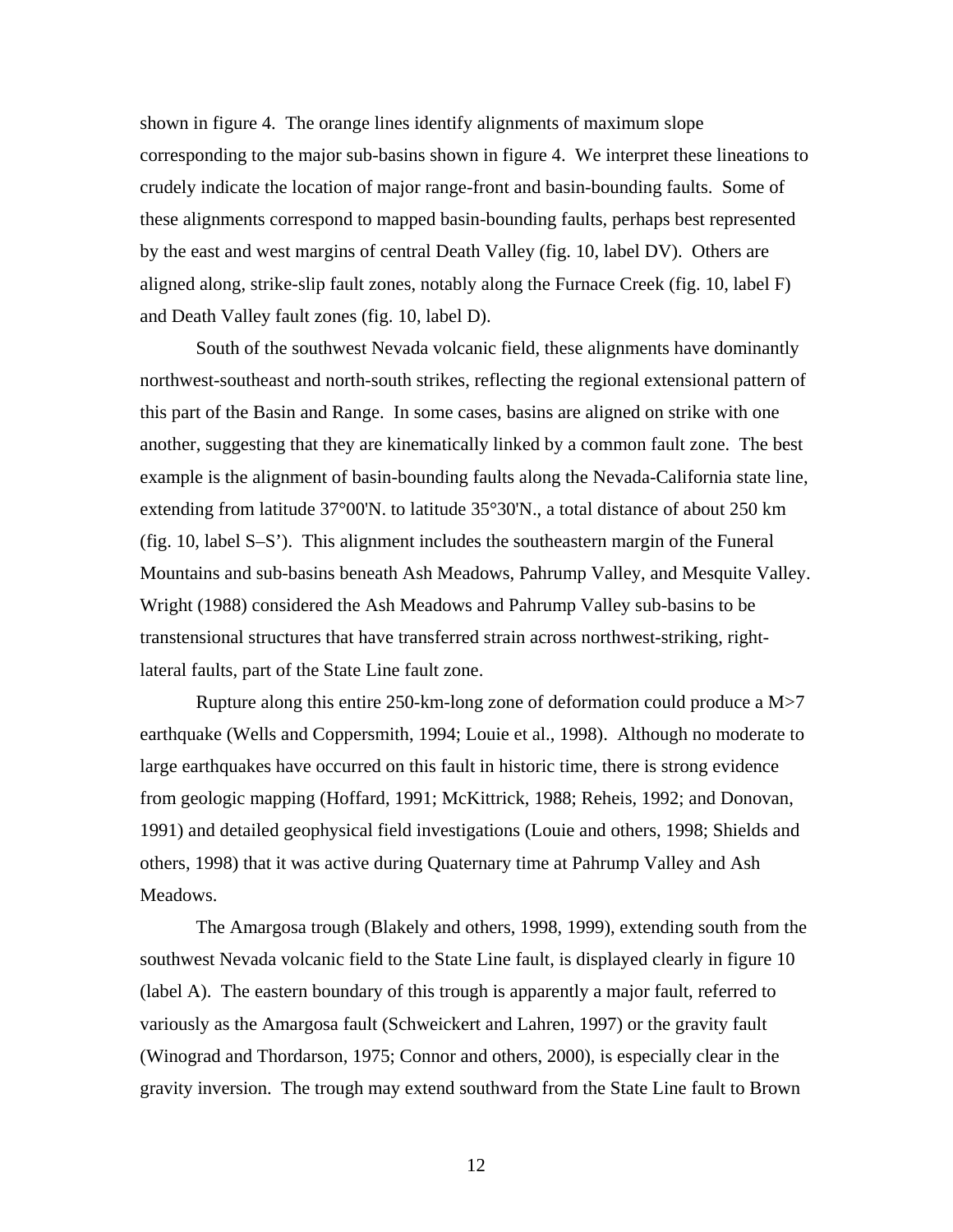Peak [\(fig. 10, label B\) i](http://geopubs.wr.usgs.gov/open-file/of00-189/fig10.pdf)n the Greenwater Range, providing a structural and possible magmatic link between Tertiary volcanism in Death Valley and the Silent Canyon– Timber Mountain caldera complex to the north.

[Figure 11 s](http://geopubs.wr.usgs.gov/open-file/of00-189/fig11.pdf)hows the spatial relationship between lineations interpreted from highresolution aeromagnetic data [\(fig. 9\)](http://geopubs.wr.usgs.gov/open-file/of00-189/fig9.pdf) and lineations identified in the gravity inversion (fig. [10\). I](http://geopubs.wr.usgs.gov/open-file/of00-189/fig10.pdf)t is not surprising that these two interpretations disagree in detail. First, many of the lineations interpreted from the aeromagnetic data originate from the shallow subsurface  $\ll$ 1km), in some cases corresponding to surface faults identified by geologic mapping. Lineations identified from the gravity inversion, on the other hand, originate from the basement surface, often deeper than 1 km and generally below the source of the aeromagnetic lineations. Second, magnetization and density vary differently across lithologic boundaries. For example, a contact between Paleozoic carbonate rocks and unconsolidated alluvium typically has a large contrast in density but only a negligible contrast in magnetization. Given these disparities, places where gravity and magnetic lineations correspond are of particular interest.

The eastern boundary of the Amargosa trough [\(fig. 11, label A\) is](http://geopubs.wr.usgs.gov/open-file/of00-189/fig11.pdf) reflected in both the gravity and aeromagnetic interpretations, suggesting that the north-south fault that offsets pre-Tertiary basement is also represented in overlying alluvium. The alignment of springs at Devils Hole [\(fig. 11, label DH\) f](http://geopubs.wr.usgs.gov/open-file/of00-189/fig11.pdf)alls on the eastern margin of the Amargosa trough, possibly because the deposits filling the trough or the fault zone that bounds the trough are impediments to the flow of ground water from the north and east (Blakely and others, 1998). The fault striking southeast from the southern tip of Bare Mountain and crossing the entire Amargosa trough [\(fig. 11, label C\) co](http://geopubs.wr.usgs.gov/open-file/of00-189/fig11.pdf)rresponds at its northwestern end to a small magnetic lineation interpreted to be the Carrara fault (Connor and others, 2000; Blakely and others, 2000).

The State Line fault zone [\(fig. 11, label S\) al](http://geopubs.wr.usgs.gov/open-file/of00-189/fig11.pdf)so is expressed in both the gravity and magnetic interpretations, reflecting both northwest-striking, right-lateral, strike-slip faults and deep pull-apart sub-basins caught within the fault zone. Pahrump Valley (fig. [11, label PV\)](http://geopubs.wr.usgs.gov/open-file/of00-189/fig11.pdf) hosts a particularly interesting segment of the State Line fault, shown in detail i[n figure 12. Ve](http://geopubs.wr.usgs.gov/open-file/of00-189/fig12.pdf)ry subtle magnetic anomalies, apparently originating from near the topographic surface, sinuate directly above the deepest reaches of the two sub-basins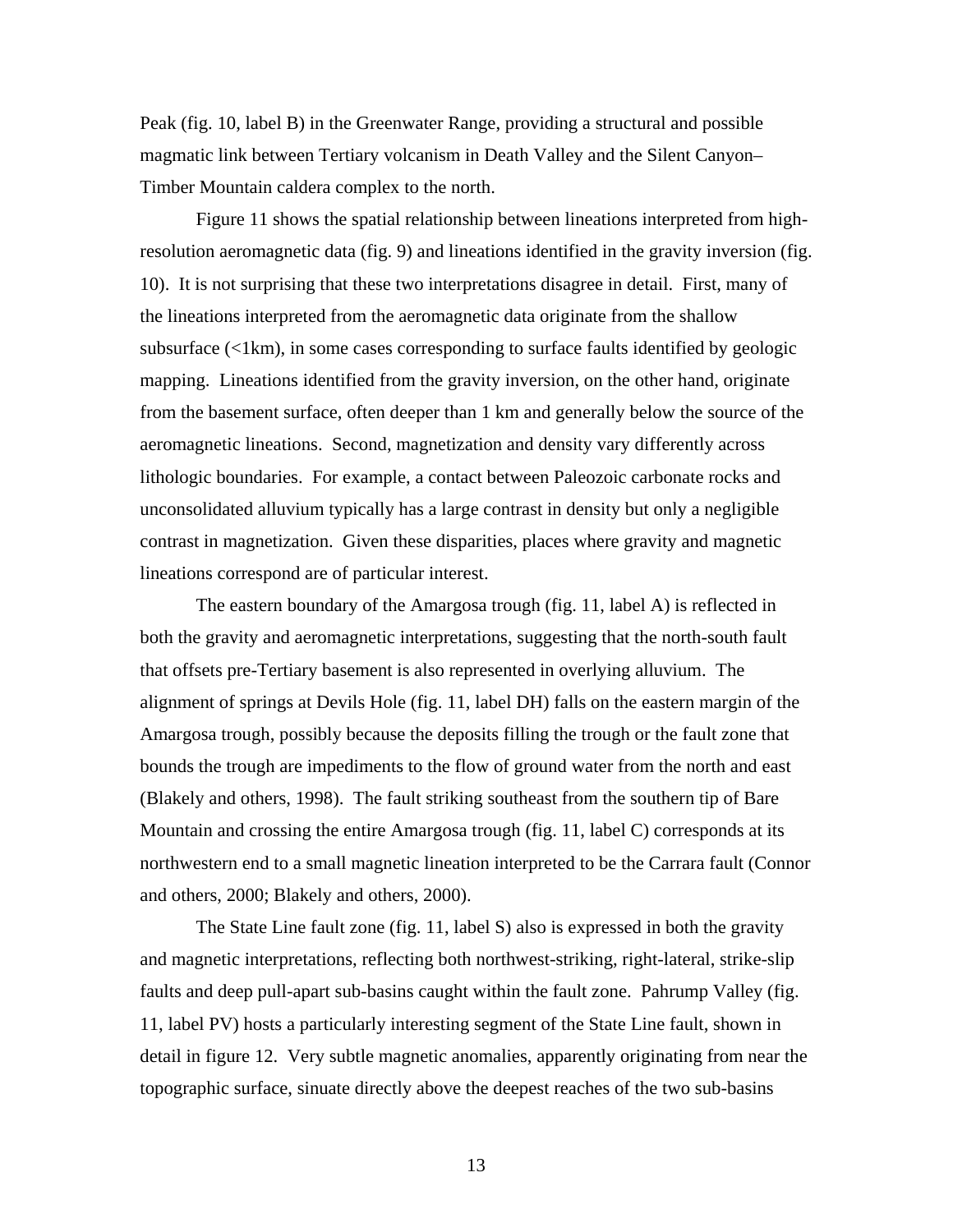beneath Pahrump Valle[y \(fig. 12\).](http://geopubs.wr.usgs.gov/open-file/of00-189/fig12.pdf) The magnetic anomalies may indicate faults within the Quaternary alluvium, kinematically linked with faults in the pre-Cenozoic basement. Alternatively, the magnetic anomaly may reflect a long fluvial history. The deepest parts of the modern-day sub-basins, for example, may mark their long-term depocenter. Nearsurface magnetic anomalies may originate from magnetic minerals concentrated by fluvial processes along this axis of deposition.

The Furnace Creek fault has both gravity and magnetic expression as it passes from Death Valley through Funeral Wash [\(fig. 11, label F\). T](http://geopubs.wr.usgs.gov/open-file/of00-189/fig11.pdf)he fault zone apparently extends southeastward beyond Brown Pea[k \(fig. 11, label B\), wh](http://geopubs.wr.usgs.gov/open-file/of00-189/fig11.pdf)ere it bends abruptly southward. Dextral slip on the Furnace Creek fault may have produced a transtensional basin at this southeastern end, thus promoting the volcanism responsible for Brown Peak.

### **CONCLUSIONS**

In this region largely covered by surficial deposits, geophysical methods are critical to understanding the tectonic, hydrologic, and geologic framework. Our regionalscale inversion of gravity anomalies provides a consistent, three-dimensional model of the pre-Cenozoic basement surface for the entire halo region. This concealed surface is significantly more rugged than might be expected from local terrain. In many parts of the halo region, the basement surface corresponds to the contact between pre-Cenozoic carbonate rocks and young alluvium, an important component in models of ground-water flow. The relationship between ground-water flow and basement topography is clearly demonstrated at Devils Hole, Nevada, where springs are aligned directly above an abrupt step in the basement surface. A high-resolution aeromagnetic survey has permitted us to map near-surface faulting, also a product of the long tectonic history of this part of the Basin and Range.

### **ACKNOWLEDGMENTS**

This report benefited greatly from reviews by Ed Mankinen and Geoff Phelps. Helpful comments also were provided by Gary Dixon, Dennis O'Leary, Chris Potter, and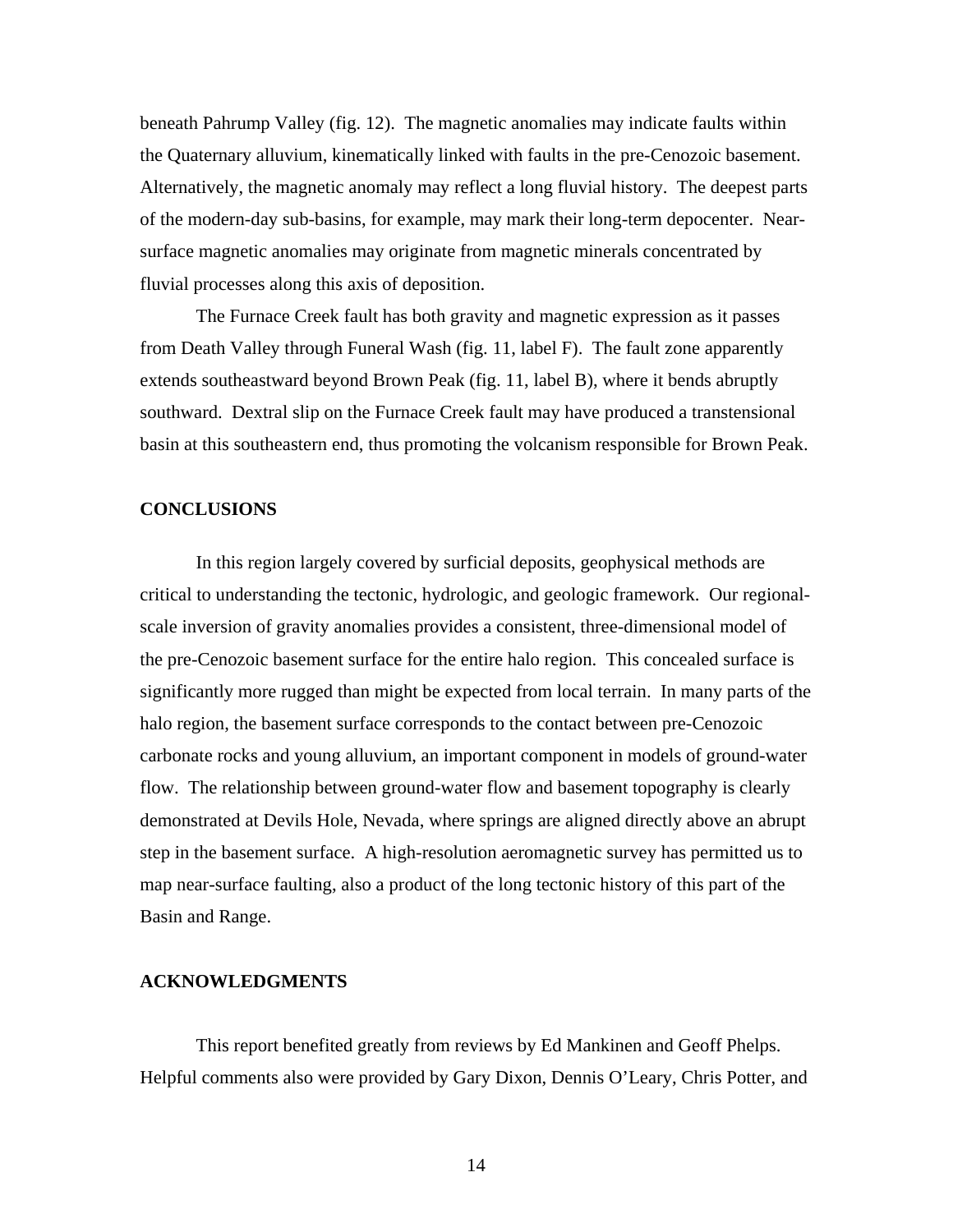Don Sweetkind. Nick Stellavato was instrumental in providing logistical support before and during the aeromagnetic survey. We are grateful to Martin Bates and the survey crew of Sander Geophysics Limited, who acquired and initially processed the aeromagnetic data, and to MWH Geo-Surveys for acquisition of gravity stations.

#### **REFERENCES**

- Baldwin, M.J., and Jahren, C.E., 1982, Magnetic properties of drill core and surface samples from the Calico Hills area, Nye County, Nevada: U.S. Geological Survey Open-File Report 82–536, 27 p.
- Bath, G.D., and Jahren, C.E., 1984, Interpretations of magnetic anomalies at a potential repository site located in the Yucca Mountain area, Nevada Test Site: U.S. Geological Survey Open-File Report 84–120, 40 p.
- Blakely, R.J., 1995, Potential Theory in Gravity and Magnetic Applications: Cambridge University Press, 441 p.
- Blakely, R.J., Jachens, R.C., Calzia, R.C., and Langenheim, V.E., 1999, Cenozoic basins of the Death Valley extended terrane as reflected in regional-scale gravity anomalies, in Wright, L.A., and Troxel, B.W., eds., Cenozoic Basins of the Death Valley Region: Boulder, Colorado, Geological Society of America Special Paper 333, p. 1–16.
- Blakely, R.J., Langenheim, V.E., Ponce, D.A., and Dixon, G.L., 2000, Aeromagnetic survey of the Amargosa Desert, Nevada and California: A tool for understanding near-surface hydrology: U.S. Geological Survey Open-File Report 00–188, http://geopubs.wr.usgs.gov/open-file/of00-188.
- Blakely, R.J., Morin, R.L., McKee, E.H., Schmidt, K.M., Langenheim, V.E., and Dixon, G.L., 1998, Three-dimensional model of Paleozoic basement beneath Amargosa Desert and Pahrump Valley, California and Nevada: Implications for tectonic evolution and water resources: U.S. Geological Survey Open-File Report 98– 496, 29 p.
- Blakely, R.J., and Simpson, R.J., 1986, Approximating edges of source bodies from magnetic or gravity anomalies: Geophysics, v. 51, p. 1494–1498.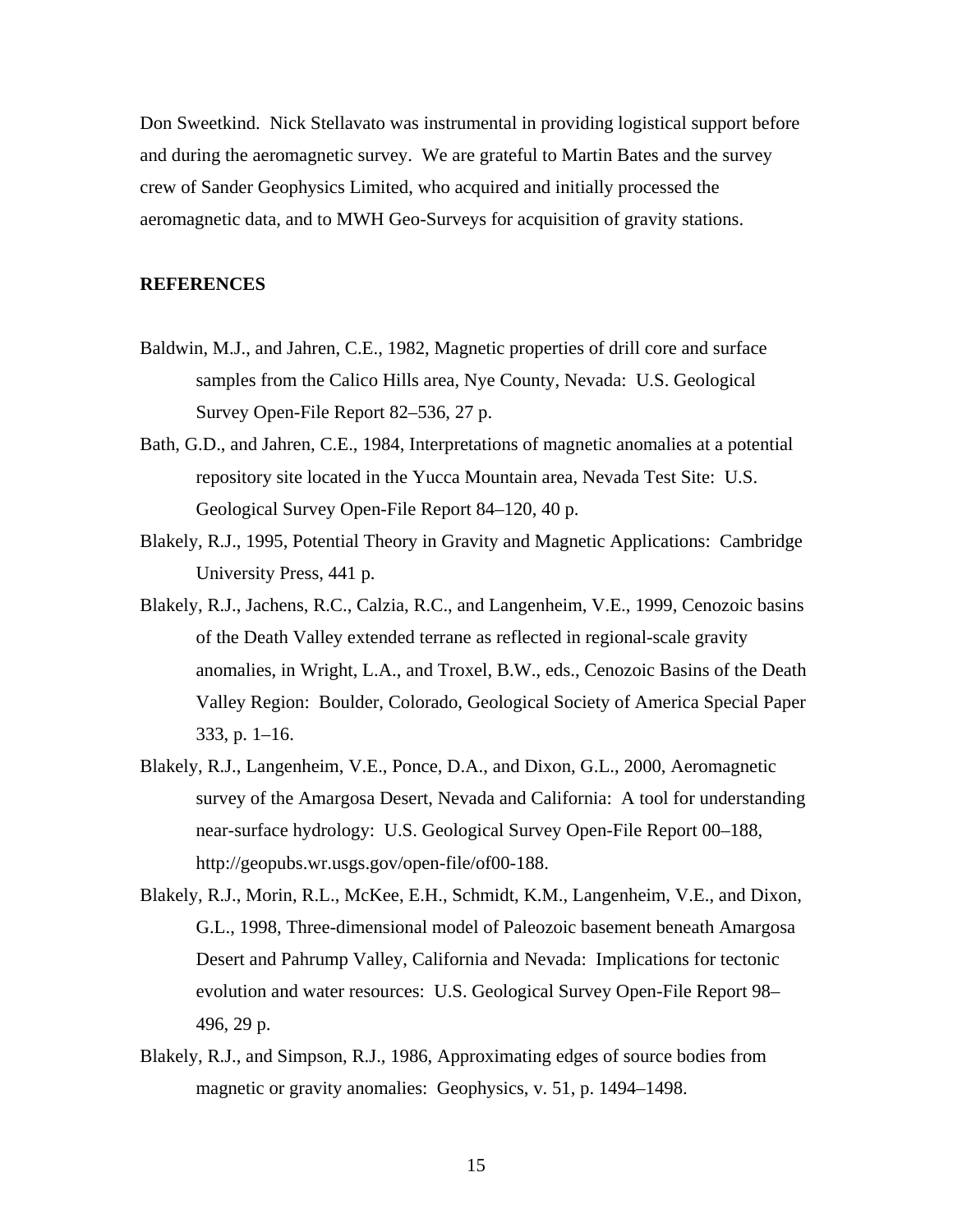- Blank, H.R., 1987, Role of regional aeromagnetic and gravity data in mineral-resource investigations, southeastern Nevada, USGS Research on Mineral Resources— 1987, Third Annual V.E. McKelvey Forum on Mineral and Energy Resources: U.S. Geological Survey Circular 995, p. 5-6.
- Brocher, T.M., Carr, M.D., Fox, K.F., Jr., and Hart, P.E., 1993, Seismic reflection profiling across Tertiary extensional structures in the eastern Amargosa Desert, southern Nevada, Basin and Range province: Geological Society of America Bulletin, v. 105, p. 30–46.
- Brocher, T.M., Hunter, W.C., and Langenheim, V.E., 1998, Implications of seismic reflection and potential-field geophysical data on the structural framework of the Yucca Mountain—Crater Flat region, Nevada: Geological Society of America Bulletin, v. 110, p. 947–971.
- Burchfiel, B.C., and Stewart, J.H., 1966, "Pull-apart" origins of the central segment of Death Valley, California: Geological Society of America Bulletin, v. 77, p. 439– 442.
- Connor, C.B., Stamatakos, J.A., Ferrill, D.A., Hill, B.E., Ofoegbu, G.I., Conway, F.M., Sagar, B., and Trapp, J., 2000, Geologic factors controlling patterns of smallvolume basaltic volcanism: Application to a volcanic hazards assessment at Yucca Mountain, Nevada: Journal of Geophysical Research, v. 105, p. 417–432.
- Dettinger, M.D., 1989, Distribution of carbonate-rock aquifers in southern Nevada and the potential for their development, summary of findings, 1985-88: Program for the Study and Testing of Carbonate-Rock Aquifers in Eastern and Southern Nevada, Summary Report No. 1, U.S. Geological Survey, Desert Research Institute, and University of Nevada.
- Dohrenwend, J.C., and Moring, B.C., 1993, Reconnaissance photogeologic map of late Tertiary and Quaternary faults in Nevada: Geological Society of America Abstracts with Programs,  $89<sup>th</sup>$  Cordilleran Section Meeting and  $46<sup>th</sup>$  Annual Rocky Mountain Section Meeting, v. 25, p. 31.
- Donovan, D.E., 1991, Neotectonics of the southern Amargosa Desert, Nye County, Nevada, and Inyo County, California: University of Nevada, Reno, M.S. thesis, 151 p. 5 plates.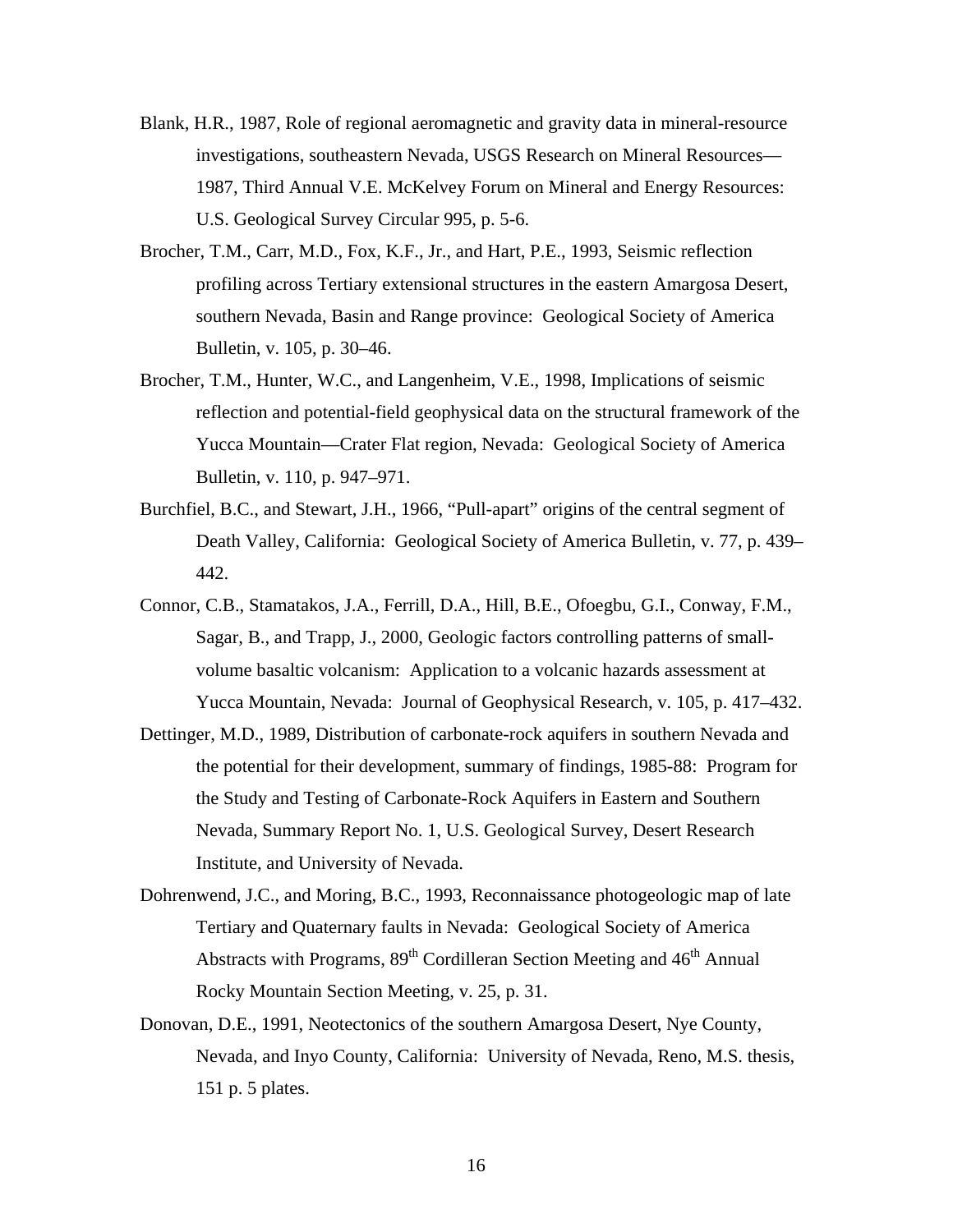- Grow, J.A., Barker, C.E., and Harris, A.G., 1994, Oil and gas exploration near Yucca Mountain, southern Nevada: Proceedings of the Fifth Annual International Conference on High Level Radioactive Waste Management, Las Vegas, Nevada: New York, American Nuclear Society, Inc., and American Society of Civil Engineers, v. 3, p. 1298–1315.
- Hamilton, W.B., 1988, Detachment faulting in the Death Valley region, California and Nevada, *in* Carr, M.D., and Yount, J.C., eds., Geologic and hydrologic investigations of a potential nuclear waste disposal site at Yucca Mountain, southern Nevada: U.S. Geological Survey Bulletin 1790, p. 51–85.
- Hildenbrand, T.G., and Kucks, R.P., 1988, Total intensity magnetic anomaly map of Nevada: Nevada Bureau of Mines and Geology Map 93A, scale 1:750,000.
- Hildenbrand, T.G., Langenheim, V.E., Mankinen, E.A., and McKee, E.H., 1999, Inversion of gravity data to define the pre-Tertiary surface and regional structures possibly influencing ground-water flow in the Pahute Mesa–Oasis Valley region, Nye County, Nevada: U.S. Geological Survey Open-File Report 99–49 26 p.
- Hoffard, J.L., 1991, Quaternary tectonics and basin history of Pahrump and Stewart Valley, Nevada and California: University of Nevada, Reno, M.S. thesis, 138 p., 5 plates.
- Holm, D.K., and Wernicke, B., 1990, Black Mountains crustal section, Death Valley extended terrain, California: Geology, v. 18, p. 520–523.
- Jachens, R.C., and Moring, B.C., 1990, Maps of thickness of Cenozoic deposits and the isostatic residual gravity over basement for Nevada: U.S. Geological Survey Open-File Report 90–404, scale 1:1,000,000.
- Jennings, C.W., 1977, Geologic map of California: California Division of Mines and Geology Geologic Map No. 2, scale 1:750,000.
- Laczniak, R.J., Cole, J.C., Sawyer, D.A., and Trudeau, D.A., 1996, Summary of hydrogeologic controls on ground-water flow at the Nevada Test Site, Nye County, Nevada: U.S. Geological Survey Water Resources Investigations Report 96–4109, 59 p.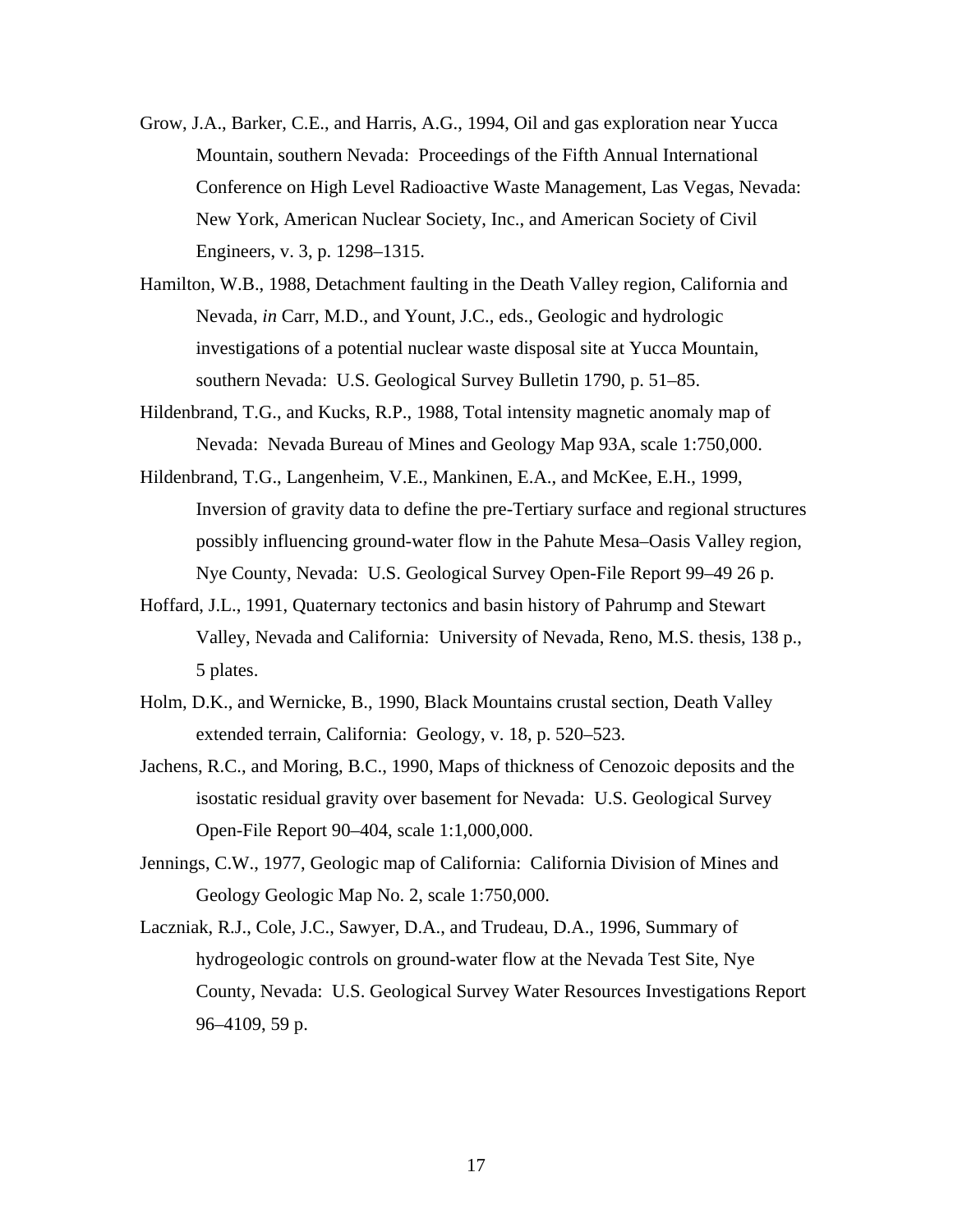- Langenheim, V.E., 1995, Magnetic and gravity studies of buried volcanic centers in the Amargosa Desert and Crater Flat, southwest Nevada: U.S. Geological Survey Open-File Report 95–564, 36 p.
- Langenheim, V.E., Kirchoff-Stein, K.S., and Oliver, H.W., 1993, Magnetic investigations of buried volcanic centers near Yucca Mountain, Nevada: American Nuclear Society Proceedings of the Fourth Annual International Conference on Hih-Level Waste Management, v. 2, p. 1840–1846.
- Lienkaemper, J.J., 1985, Quaternary fault map of California in digital format: U.S. Geological Survey Open-File Report 85–211, 14 p., magnetic tape.
- Louie, J., Shields, G., Hasting, M., Plank, G., and Bowman, S., 1998, Shallow geophysical constraints on displacement and segmentation of the Pahrump Valley fault zone, California–Nevada border, *in* Lund, W.R., editor, Proceedings of the Basin and Range Province Seismic Hazards Summit, May 13-15, 1997: Utah Geological Survey, Cedar City, Utah.
- Mankinen, E.A., Hildenbrand, T.G., Dixon, G.L., McKee, E.H., Fridrich, C.J., and Laczniak, R.J., 1999, Gravity and magnetic study of the Pahute Mesa and Oasis Valley region, Nye County, Nevada: U.S. Geological Survey Open-File Report 99–303, 57 p.
- McKee, E.H., 1997, Evaluation of geologic structure guiding ground water flow south and west of Frenchman Flat, Nevada Test Site: U.S. Geological Survey Open-File Report 97–734, 26 p.
- McKittrick, M.A., 1988, Surficial geologic map of the Resting Springs and Nopah Ranges, Inyo County, California, and Nye County, Nevada: U.S. Geological Survey Miscellaneous Field Studies Map MF–1941, scale 1:62,500.
- Monsen, S.A., Carr, M.D., Reheis, M., and Orkild, P.J., 1992, Geologic map of Bare Mountain, Nye County, Nevada: U.S. Geological Survey Miscellaneous Investigations Map I–2201, scale 1:24,000, 6 p.
- Morin, R.L., Chuchel, B.A., and Blakely, R.J., 1999, Principal facts for about 500 gravity stations in the vicinity of Amargosa Desert and Pahrump Valley, California and Nevada: U.S. Geological Survey Open-File Report 99-31, 18 p.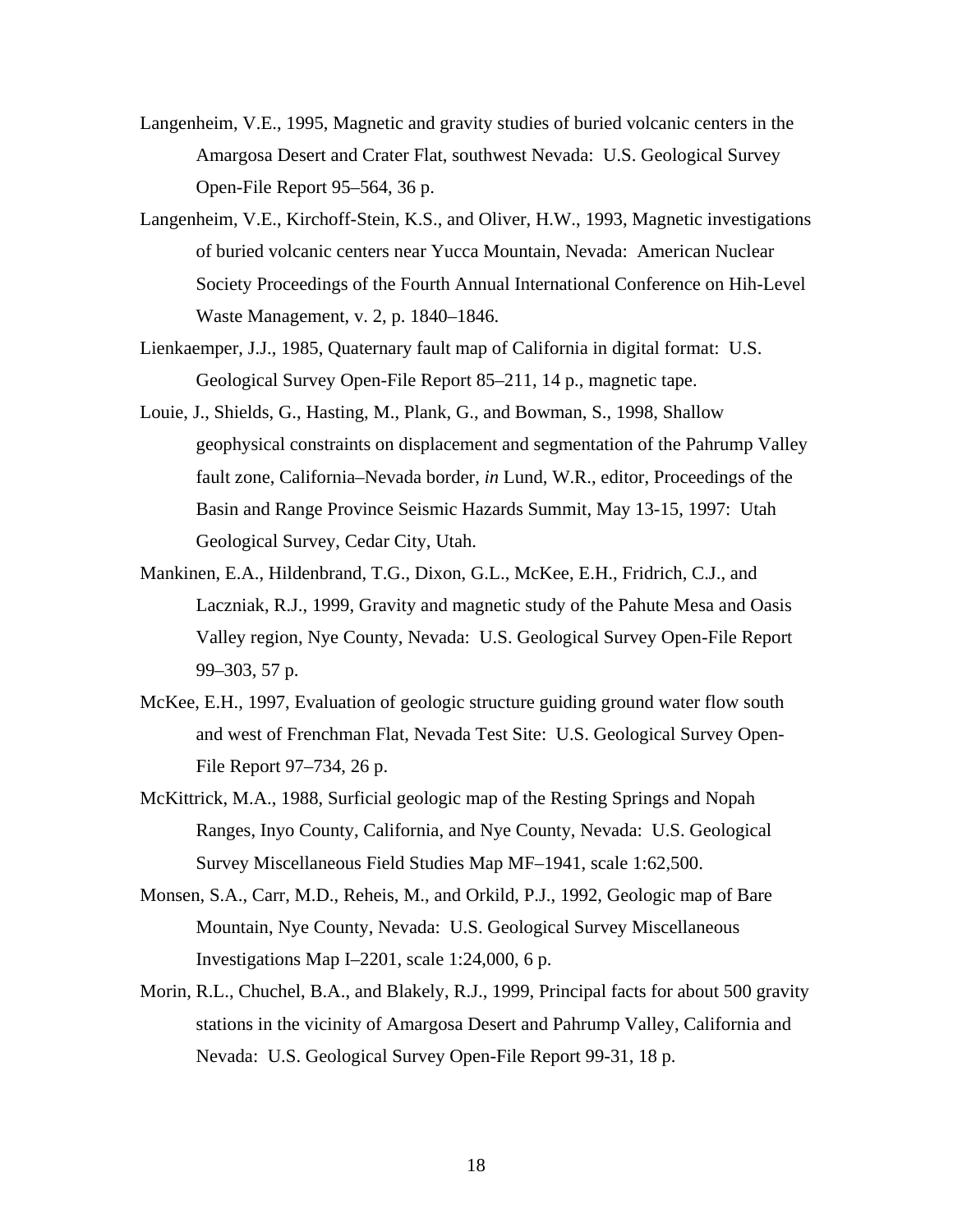- Phelps, G.A., Langenheim, V.E., and Jachens, R.C., 1999, Thickness of Cenozoic deposits of Yucca Flat inferred from gravity data, Nevada Test Site, Nevada: U.S. Geological Survey Open-File Report 99–310, 33 p.
- Ponce, D.A., 1984, Gravity and magnetic evidence for a granitic intrusion near Wahmonie site, Nevada Test Site, Nevada: Journal of Geophysical Research, v. 89, p. 9401–9413.
- Ponce, D.A., 1993, Geophysical investigations of concealed faults near Yucca Mountain, southwest Nevada: American Nuclear Society Proceedings of the Fourth Annual International Conference on High Level Waste Management, v. 1, p. 168–174.
- Ponce, D.A., 1996, Interpretive geophysical fault map across the central block of Yucca Mountain, Nevada: U.S. Geological Survey Open-File Report 96–285, 15 p., 4 plates.
- Ponce, D.A., and Langenheim, V.E., 1994, Preliminary gravity and magnetic models across Midway Valley and Yucca Wash, Nevada: U.S. Geological Survey Open-File Report 94–572, 25 p.
- Ponce, D.A., Sikora, R.F., Roberts, C.W., Morin, R.L., and Halvorson, P.F., 1995, Magnetic investigations along selected high-resolution seismic traverses in the central block of Yucca Mountain, Nevada: U.S. Geological Survey Open-File Report 95–667, 23 p.
- Reheis, M.C., 1992, Aerial photographic interpretation of lineaments and faults in late Cenozoic deposits in the Cactus Flat and Pahute Mesa 1:100,000 quadrangles and the western parts of the Timpahute Range, Pahranagat Range, Indian Springs, and Las Vegas 1:100,000 quadrangles, Nevada: U.S. Geological Survey Open-File Report 92–193, 14 p. text, 3 plates, scale 1:100,000.
- Roberts, C.W., and Jachens, R.C., 1999, Preliminary aeromagnetic anomaly map of California: U.S. Geological Survey Open-File Report 99–440, 14 p., http://geopubs.wr.usgs.gov/open-file/of99-440.
- Schweickert, R.A., and Lahren, M.M., 1997, Strike-slip fault system in Amargosa Valley and Yucca Mountain, Nevada: Tectonophysics, v. 272, p. 25–41.
- Shields, G. Allander, K. Brigham, R., Crosbie, R., Trimble, L., Sleeman, M., Tucker, R., Zhan, H., and Louie, J.N., 1998, Shallow geophysical survey across the Pahrump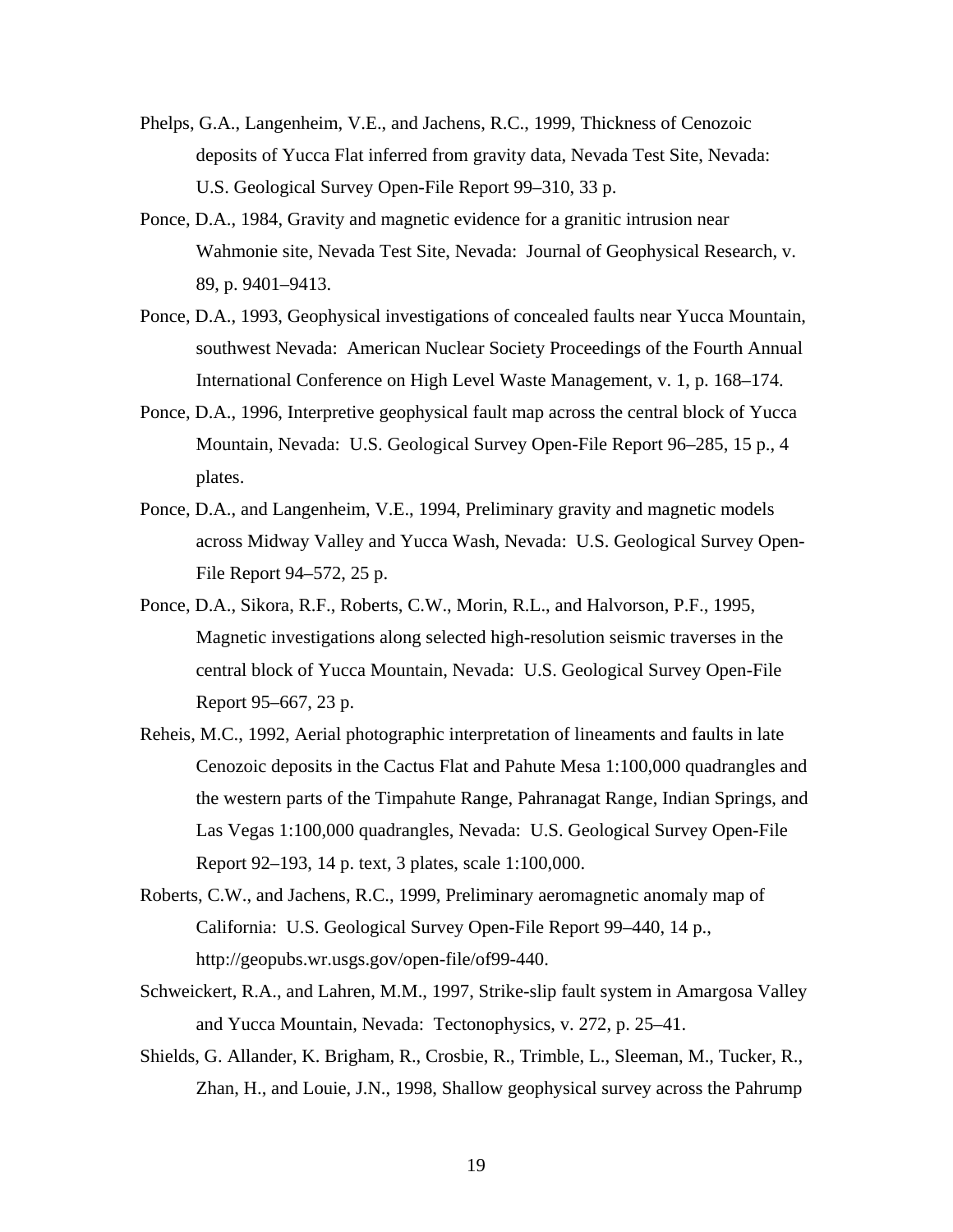Valley fault zone, California—Nevada border: Bulletin of the Seismological Society of America, v. 88, p. 270–275.

- Simpson, R.W., Jachens, R.C., Blakely, R.J., and Saltus, R.W., 1986, A new isostatic residual gravity map of the conterminous United States with a discussion on the significance of isostatic residual anomalies: Journal of Geophysical Research, v. 91, p. 8348–8372.
- Stewart, J.H., 1983, Extensional tectonics in the Death Valley area, California: Transport of the Panamint Range structural block 80 km northwestward: Geology, v. 11, p. 153–157.
- Stewart, J.H., and Carlson, J.E., 1978, Geologic map of Nevada: U.S. Geological Survey, scale 1:500,000.
- Wells, D.L., and Coppersmith, K.J., 1994, New empirical relationships among magnitude, rupture length, rupture width, rupture area, and surface displacement: Bulletin of the Seismological Society of America, v. 84, p. 974–1002.
- Wernicke, B.P., Axen, G.J., and Snow, J.K., 1988, Basin and Range extensional tectonics near the latitude of Las Vegas, Nevada: Geological Society of America Bulletin, v. 100, p. 1738–1757.
- Winograd, I.J., and Thordarson, W., 1975, Hydrogeologic and hydrochemical framework, south-central Great Basin, Nevada-California, with special reference to the Nevada Test Site: U.S. Geological Survey Professional Paper 712–C, 126 p.
- Wright, L.A., 1988, Overview of the role of strike-slip and normal faulting in the Neogene history of the region northeast of Death Valley, California-Nevada, *in* Ellis, M.A., ed., Selected papers from the workshop, Late Cenozoic evolution of the southern Great Basin, Reno, Nevada, November 10-13, 1987, p. 1–11.
- Wright, L.A., and Troxel, B.W., 1973, Shallow-fault interpretation of Basin and Range structure, southwestern Great Basin, *in* Dejong, K.A., and Scholten, R., eds., Gravity and tectonics: New York, John Wiley, p. 397–407.